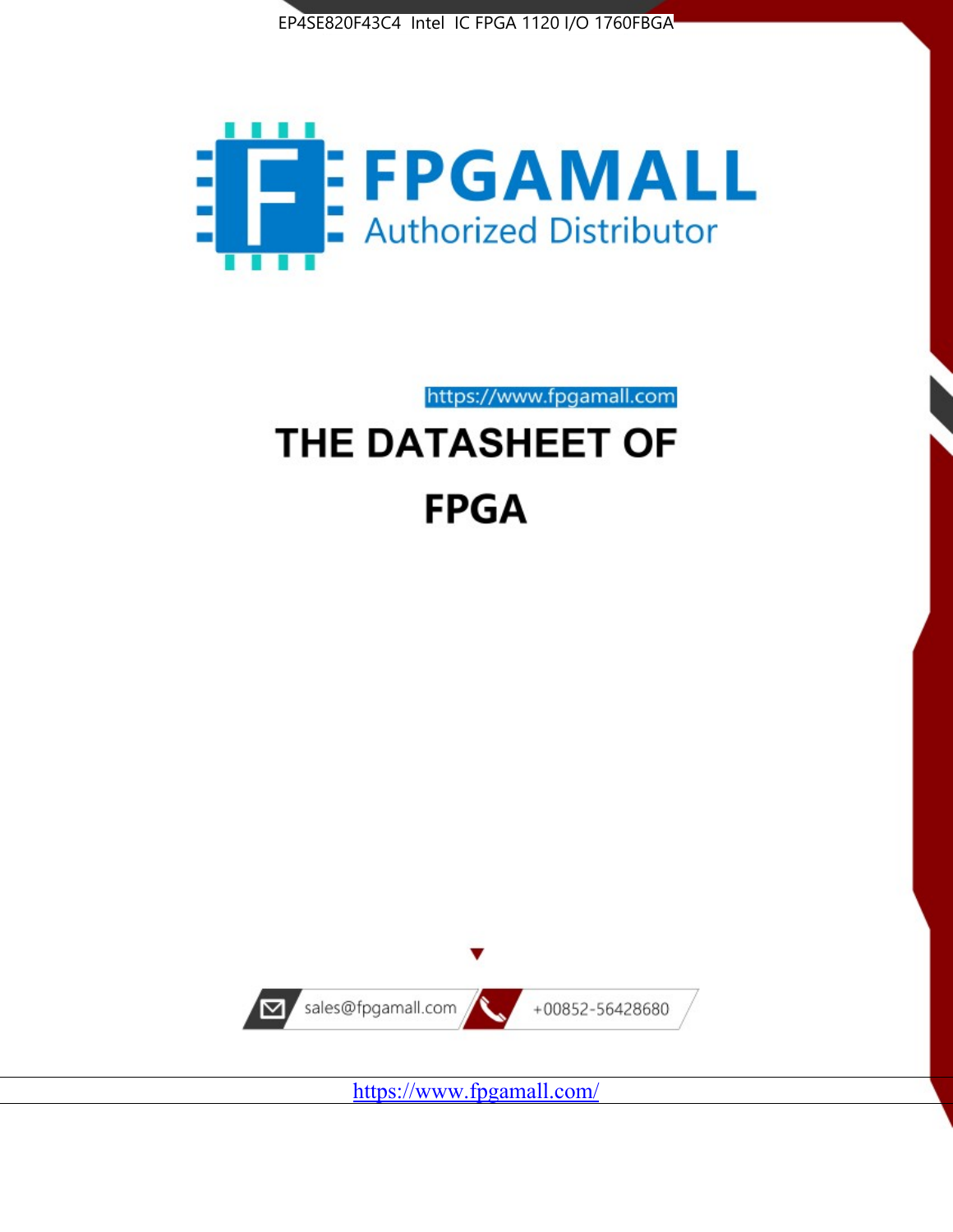EP4SE820F43C4 Intel IC FPGA 1120 I/O 1760FBGA



# **1. Overview for the Stratix IV Device Family**

**SIV51001-3.5**

Altera® Stratix® IV FPGAs deliver a breakthrough level of system bandwidth and power efficiency for high-end applications, allowing you to innovate without compromise. Stratix IV FPGAs are based on the Taiwan Semiconductor Manufacturing Company (TSMC) 40-nm process technology and surpass all other high-end FPGAs, with the highest logic density, most transceivers, and lowest power requirements.

The Stratix IV device family contains three optimized variants to meet different application requirements:

- Stratix IV E (Enhanced) FPGAs—up to 813,050 logic elements (LEs), 33,294 kilobits (Kb) RAM, and 1,288 18 x 18 bit multipliers
- Stratix IV GX transceiver FPGAs—up to 531,200 LEs, 27,376 Kb RAM, 1,288 18 x 18-bit multipliers, and 48 full-duplex clock data recovery (CDR)-based transceivers at up to 8.5 Gbps
- Stratix IV GT—up to 531,200 LEs, 27,376 Kb RAM, 1,288 18 x 18-bit multipliers, and 48 full-duplex CDR-based transceivers at up to 11.3 Gbps

The complete Altera high-end solution includes the lowest risk, lowest total cost path to volume using HardCopy® IV ASICs for all the family variants, a comprehensive portfolio of application solutions customized for end-markets, and the industry leading Quartus® II software to increase productivity and performance.

f For information about upcoming Stratix IV device features, refer to the *[Upcoming](http://www.altera.com/literature/hb/stratix-iv/uf01001.pdf?GSA_pos=2&WT.oss_r=1&WT.oss=upcoming)  [Stratix IV Device Features](http://www.altera.com/literature/hb/stratix-iv/uf01001.pdf?GSA_pos=2&WT.oss_r=1&WT.oss=upcoming)* document.

f For information about changes to the currently published *Stratix IV Device Handbook*, refer to the *[Addendum to the Stratix IV Device Handbook](http://www.altera.com/literature/hb/stratix-iv/stx4_siv54002.pdf)* chapter.

This chapter contains the following sections:

- "Feature Summary" on page 1–2
- "Architecture Features" on page 1–6
- "Integrated Software Platform" on page 1–19
- "Ordering Information" on page 1–19

@2016 Altera Corporation. All rights reserved. ALTERA, ARRIA, CYCLONE, HARDCOPY, MAX, MEGACORE, NIOS, QUARTUS and STRATIX words and logos are trademarks of Altera Corporation and registered in the U.S. Patent and Trademark



Stratix IV Device Handbook Volume 1 January 2016

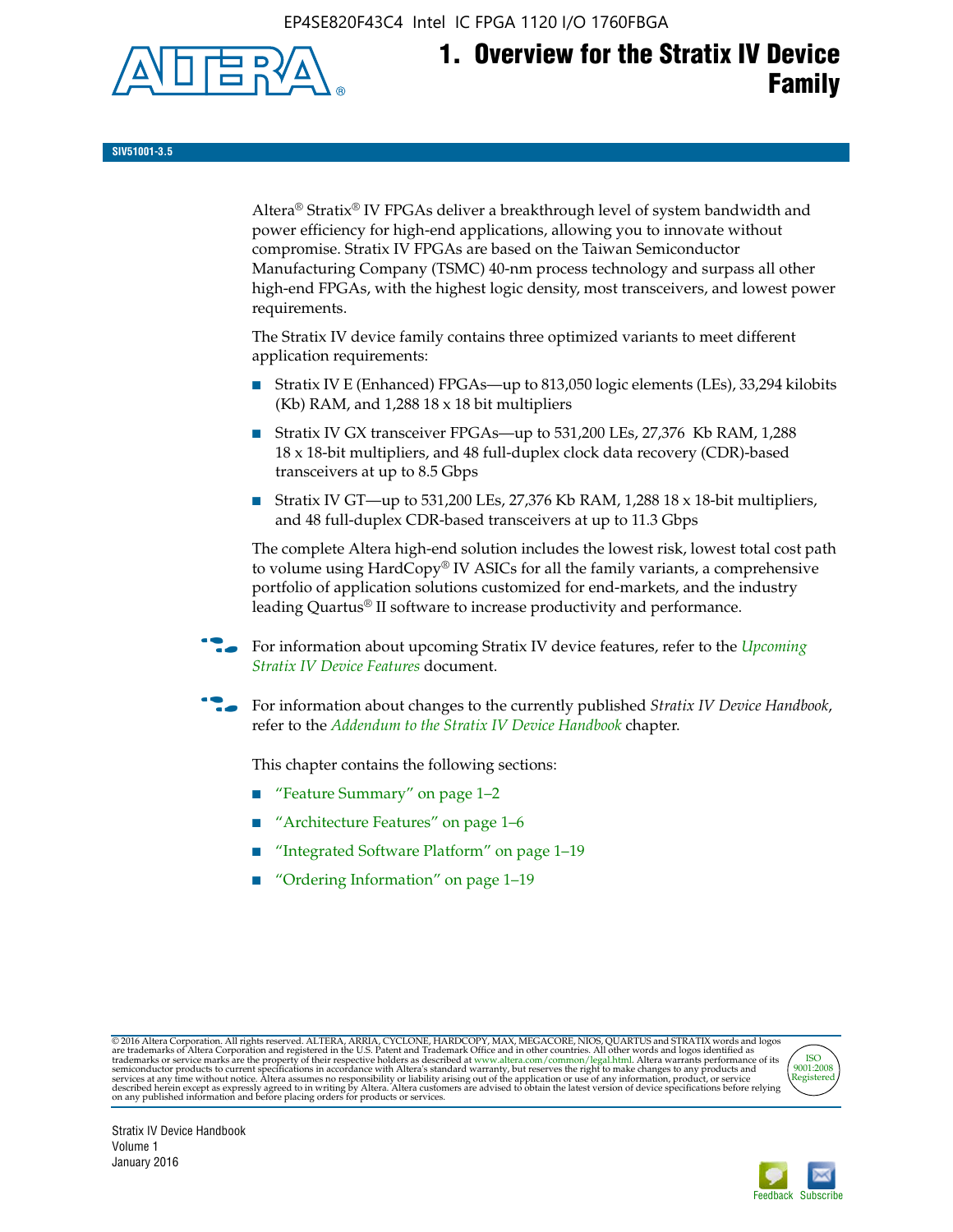# **Feature Summary**

The following list summarizes the Stratix IV device family features:

- Up to 48 full-duplex CDR-based transceivers in Stratix IV GX and GT devices supporting data rates up to 8.5 Gbps and 11.3 Gbps, respectively
- Dedicated circuitry to support physical layer functionality for popular serial protocols, such as PCI Express (PCIe) (PIPE) Gen1 and Gen2, Gbps Ethernet (GbE), Serial RapidIO, SONET/SDH, XAUI/HiGig, (OIF) CEI-6G, SD/HD/3G-SDI, Fibre Channel, SFI-5, and Interlaken
- Complete PCIe protocol solution with embedded PCIe hard IP blocks that implement PHY-MAC layer, Data Link layer, and Transaction layer functionality

**For more information, refer to the** *[IP Compiler for PCI Express User Guide](http://www.altera.com/literature/ug/ug_pci_express.pdf)***.** 

- Programmable transmitter pre-emphasis and receiver equalization circuitry to compensate for frequency-dependent losses in the physical medium
- Typical physical medium attachment (PMA) power consumption of 100 mW at 3.125 Gbps and 135 mW at 6.375 Gbps per channel
- 72,600 to 813,050 equivalent LEs per device
- 7,370 to 33,294 Kb of enhanced TriMatrix memory consisting of three RAM block sizes to implement true dual-port memory and FIFO buffers
- High-speed digital signal processing (DSP) blocks configurable as 9 x 9-bit,  $12 \times 12$ -bit,  $18 \times 18$ -bit, and  $36 \times 36$ -bit full-precision multipliers at up to 600 MHz
- Up to 16 global clocks (GCLK), 88 regional clocks (RCLK), and 132 periphery clocks (PCLK) per device
- Programmable power technology that minimizes power while maximizing device performance
- Up to 1,120 user I/O pins arranged in 24 modular I/O banks that support a wide range of single-ended and differential I/O standards
- Support for high-speed external memory interfaces including DDR, DDR2, DDR3 SDRAM, RLDRAM II, QDR II, and QDR II+ SRAM on up to 24 modular I/O banks
- High-speed LVDS I/O support with serializer/deserializer (SERDES), dynamic phase alignment (DPA), and soft-CDR circuitry at data rates up to 1.6 Gbps
- Support for source-synchronous bus standards, including SGMII, GbE, SPI-4 Phase 2 (POS-PHY Level 4), SFI-4.1, XSBI, UTOPIA IV, NPSI, and CSIX-L1
- Pinouts for Stratix IV E devices designed to allow migration of designs from Stratix III to Stratix IV E with minimal PCB impact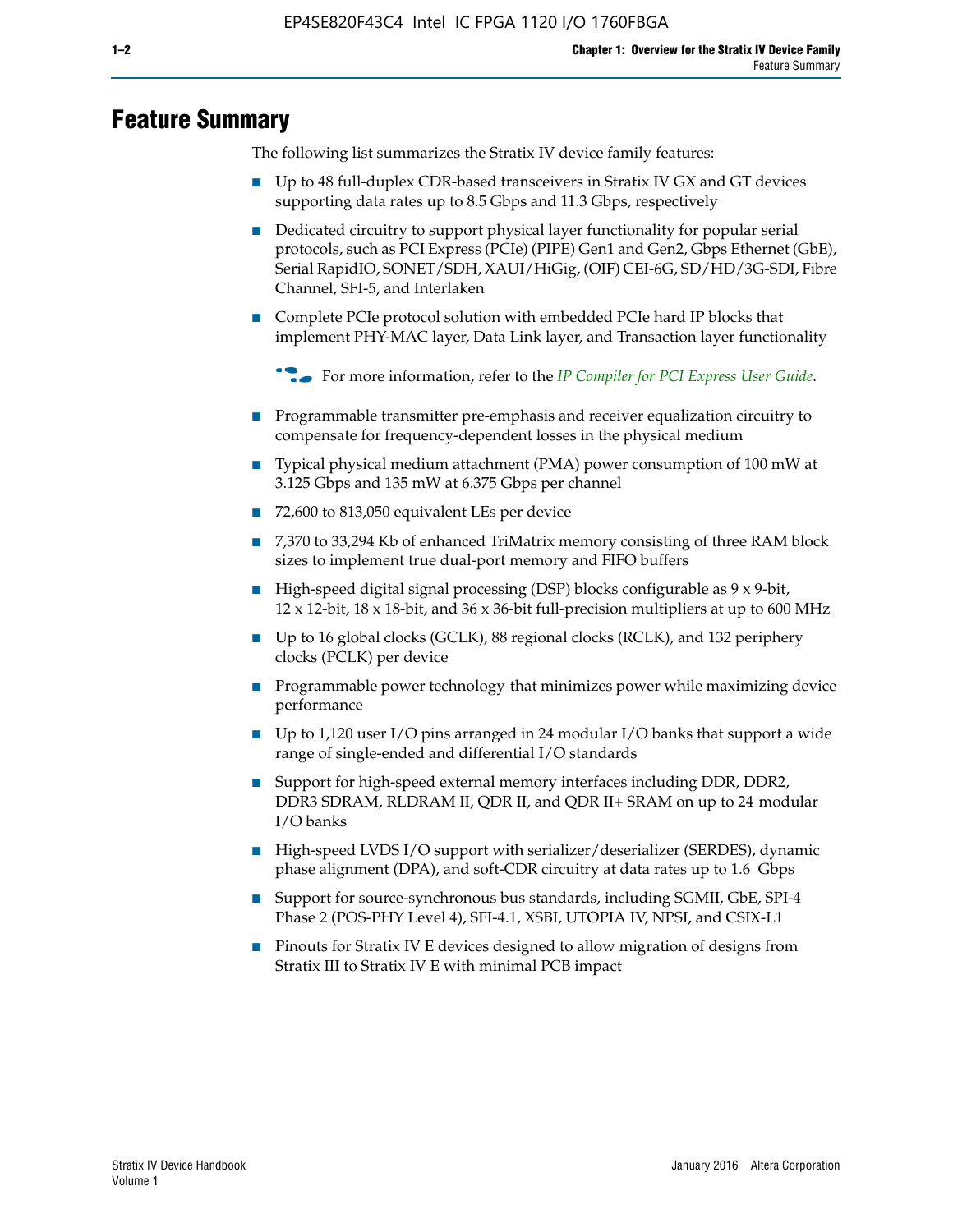# **Stratix IV GX Devices**

Stratix IV GX devices provide up to 48 full-duplex CDR-based transceiver channels per device:

- Thirty-two out of the 48 transceiver channels have dedicated physical coding sublayer (PCS) and physical medium attachment (PMA) circuitry and support data rates between 600 Mbps and 8.5 Gbps
- The remaining 16 transceiver channels have dedicated PMA-only circuitry and support data rates between 600 Mbps and 6.5 Gbps
- **1 The actual number of transceiver channels per device varies with device selection. For** more information about the exact transceiver count in each device, refer to Table 1–1 on page 1–11.
- 1 For more information about transceiver architecture, refer to the *[Transceiver](http://www.altera.com/literature/hb/stratix-iv/stx4_siv52001.pdf)  [Architecture in Stratix IV Devices](http://www.altera.com/literature/hb/stratix-iv/stx4_siv52001.pdf)* chapter.

Figure 1–1 shows a high-level Stratix IV GX chip view.

#### **Figure 1–1. Stratix IV GX Chip View** *(1)*



#### **Note to Figure 1–1:**

(1) Resource counts vary with device selection, package selection, or both.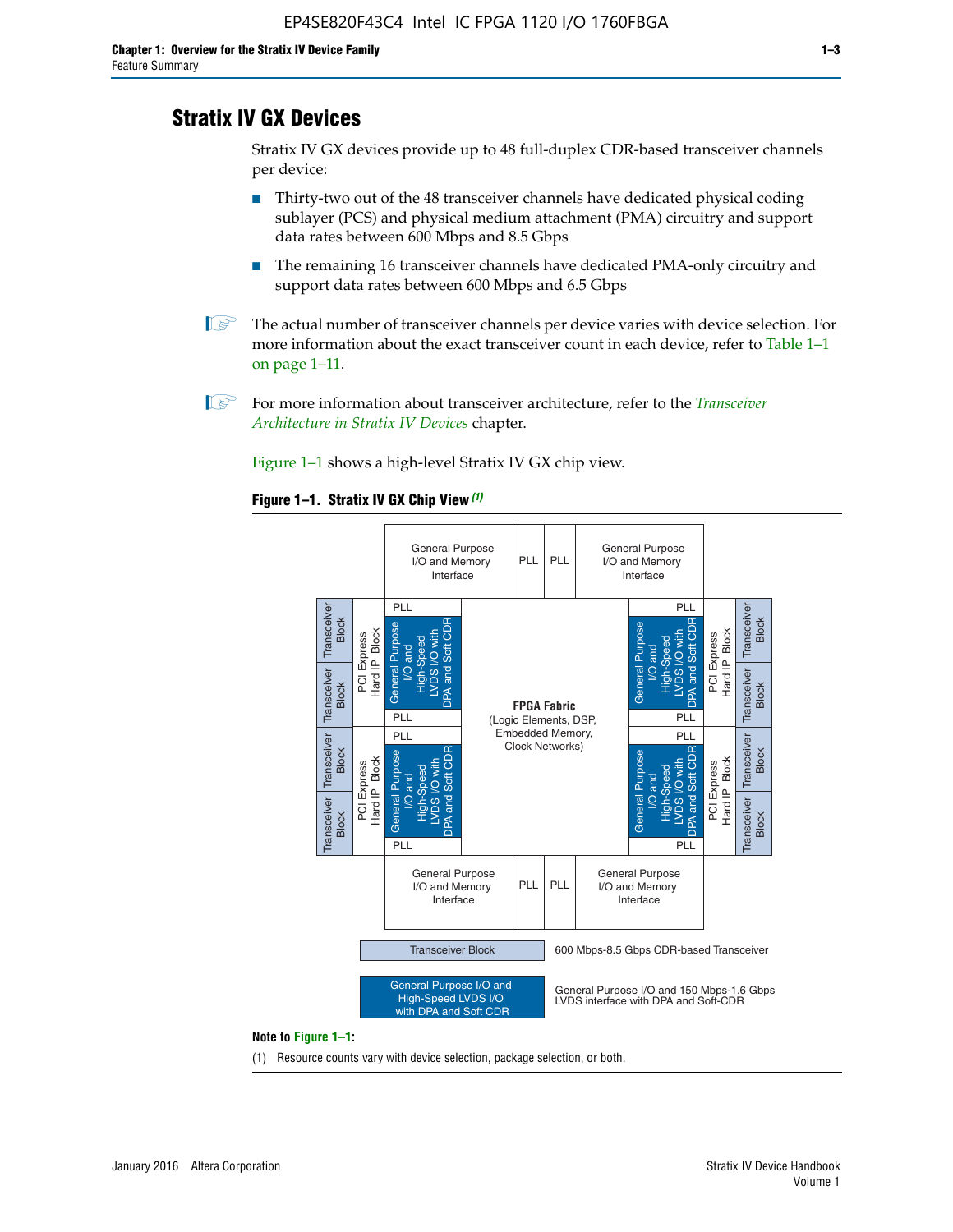# **Stratix IV E Device**

Stratix IV E devices provide an excellent solution for applications that do not require high-speed CDR-based transceivers, but are logic, user I/O, or memory intensive.

Figure 1–2 shows a high-level Stratix IV E chip view.





#### **Note to Figure 1–2:**

(1) Resource counts vary with device selection, package selection, or both.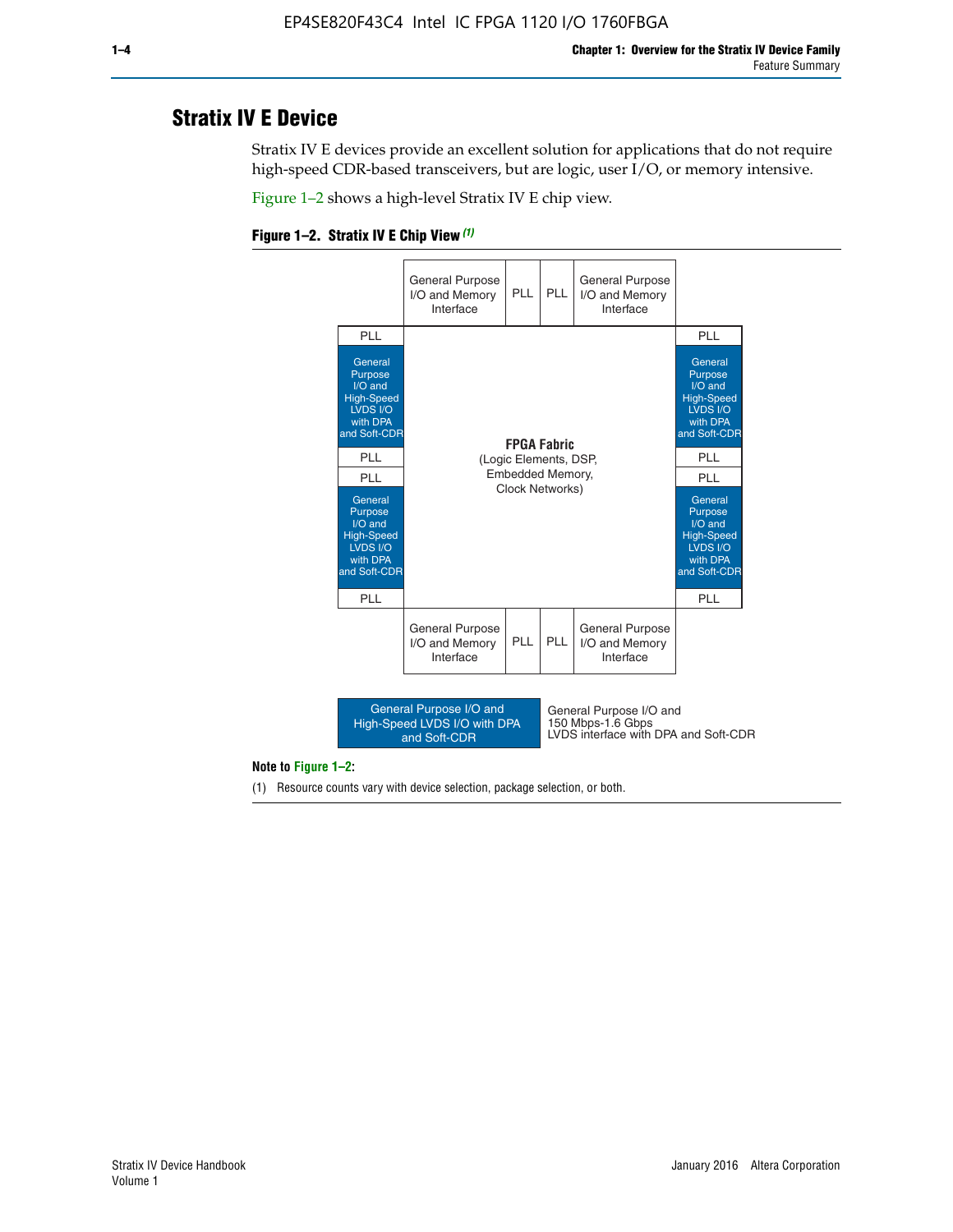# **Stratix IV GT Devices**

Stratix IV GT devices provide up to 48 CDR-based transceiver channels per device:

- Thirty-two out of the 48 transceiver channels have dedicated PCS and PMA circuitry and support data rates between 600 Mbps and 11.3 Gbps
- The remaining 16 transceiver channels have dedicated PMA-only circuitry and support data rates between 600 Mbps and 6.5 Gbps
- **1** The actual number of transceiver channels per device varies with device selection. For more information about the exact transceiver count in each device, refer to Table 1–7 on page 1–16.
- $\mathbb{I}$  For more information about Stratix IV GT devices and transceiver architecture, refer to the *[Transceiver Architecture in Stratix IV Devices](http://www.altera.com/literature/hb/stratix-iv/stx4_siv52001.pdf)* chapter.

Figure 1–3 shows a high-level Stratix IV GT chip view.





(1) Resource counts vary with device selection, package selection, or both.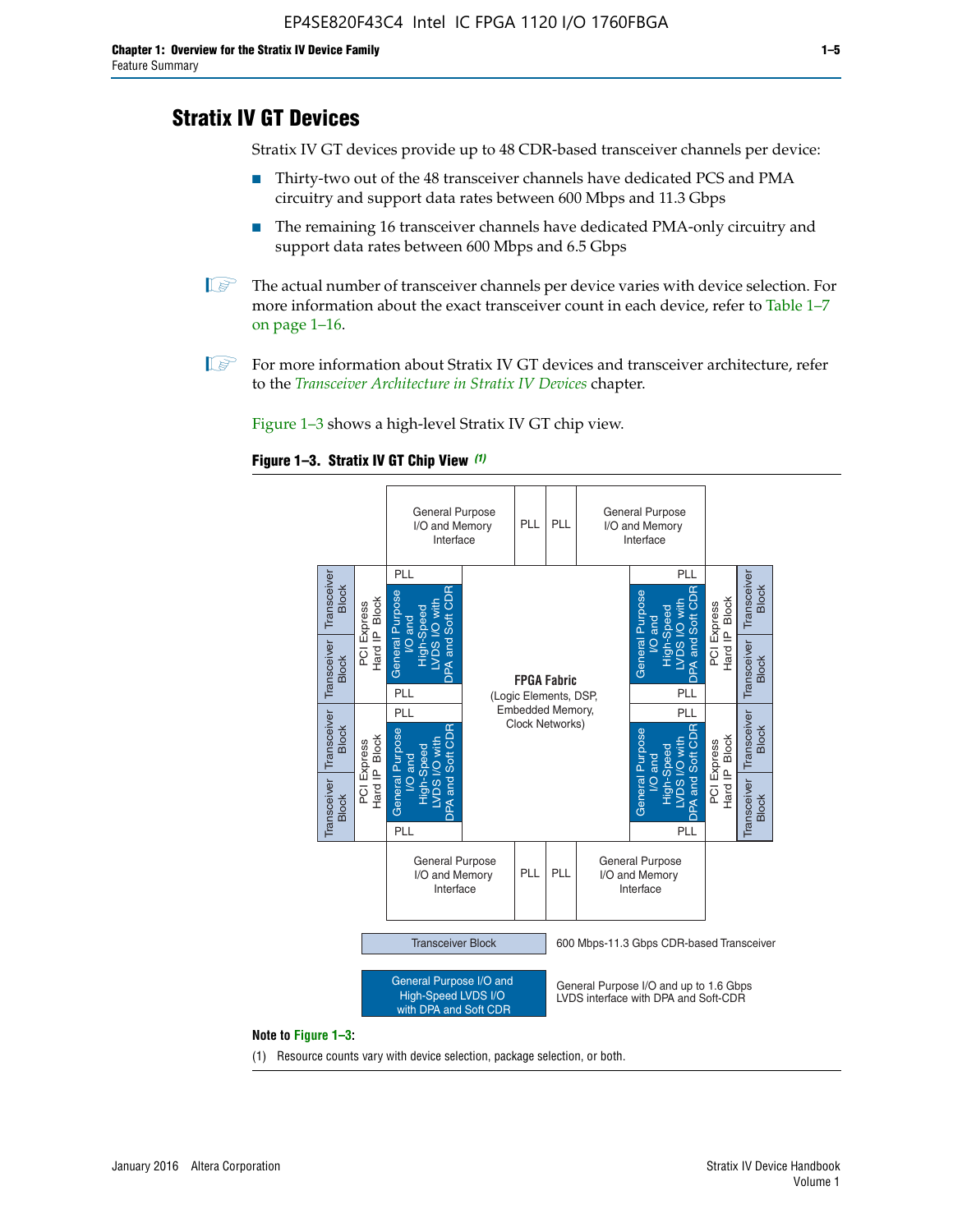# **Architecture Features**

The Stratix IV device family features are divided into high-speed transceiver features and FPGA fabric and I/O features.

 $\mathbb{I}$  The high-speed transceiver features apply only to Stratix IV GX and Stratix IV GT devices.

# **High-Speed Transceiver Features**

The following sections describe high-speed transceiver features for Stratix IV GX and GT devices.

### **Highest Aggregate Data Bandwidth**

Up to 48 full-duplex transceiver channels supporting data rates up to 8.5 Gbps in Stratix IV GX devices and up to 11.3 Gbps in Stratix IV GT devices.

### **Wide Range of Protocol Support**

Physical layer support for the following serial protocols:

- Stratix IV GX—PCIe Gen1 and Gen2, GbE, Serial RapidIO, SONET/SDH, XAUI/HiGig, (OIF) CEI-6G, SD/HD/3G-SDI, Fibre Channel, SFI-5, GPON, SAS/SATA, HyperTransport 1.0 and 3.0, and Interlaken
- Stratix IV GT—40G/100G Ethernet, SFI-S, Interlaken, SFI-5.1, Serial RapidIO, SONET/SDH, XAUI/HiGig, (OIF) CEI-6G, 3G-SDI, and Fibre Channel
- Extremely flexible and easy-to-configure transceiver data path to implement proprietary protocols
- PCIe Support
	- Complete PCIe Gen1 and Gen2 protocol stack solution compliant to PCI Express base specification 2.0 that includes PHY-MAC, Data Link, and transaction layer circuitry embedded in PCI Express hard IP blocks
	- **For more information, refer to the [PCI Express Compiler User Guide](http://www.altera.com/literature/ug/ug_pci_express.pdf).**
	- Root complex and end-point applications
	- $x1, x4,$  and  $x8$  lane configurations
	- PIPE 2.0-compliant interface
	- Embedded circuitry to switch between Gen1 and Gen2 data rates
	- Built-in circuitry for electrical idle generation and detection, receiver detect, power state transitions, lane reversal, and polarity inversion
	- 8B/10B encoder and decoder, receiver synchronization state machine, and ± 300 parts per million (ppm) clock compensation circuitry
	- Transaction layer support for up to two virtual channels (VCs)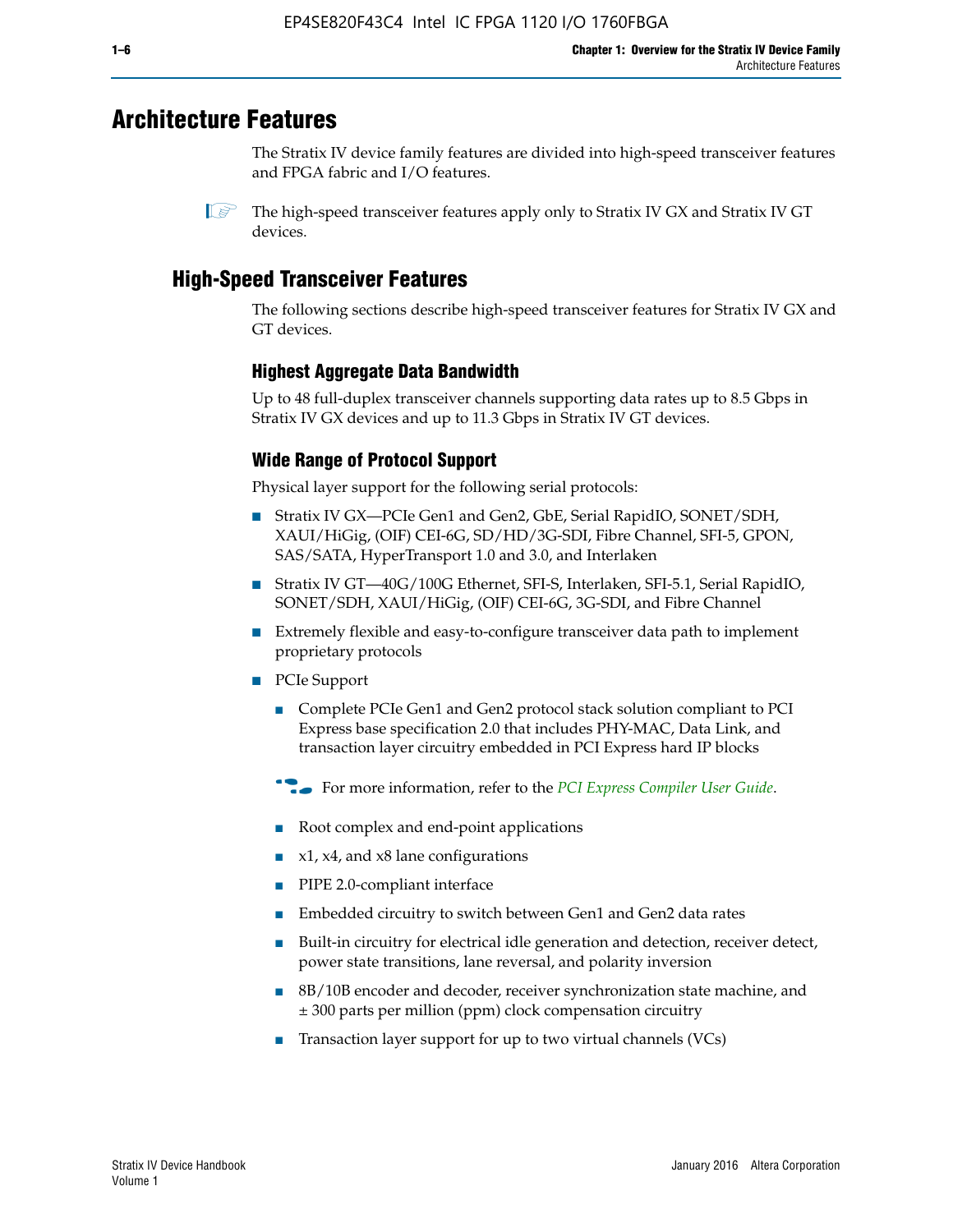- XAUI/HiGig Support
	- Compliant to IEEE802.3ae specification
	- **■** Embedded state machine circuitry to convert XGMII idle code groups  $(|11|)$ to and from idle ordered sets  $(|A|, |K|, |R|)$  at the transmitter and receiver, respectively
	- 8B/10B encoder and decoder, receiver synchronization state machine, lane deskew, and  $\pm 100$  ppm clock compensation circuitry
- GbE Support
	- Compliant to IEEE802.3-2005 specification
	- Automatic idle ordered set  $(111/112/1)$  generation at the transmitter, depending on the current running disparity
	- 8B/10B encoder and decoder, receiver synchronization state machine, and ± 100 ppm clock compensation circuitry
- Support for other protocol features such as MSB-to-LSB transmission in SONET/SDH configuration and spread-spectrum clocking in PCIe configurations

#### **Diagnostic Features**

- Serial loopback from the transmitter serializer to the receiver CDR for transceiver PCS and PMA diagnostics
- Reverse serial loopback pre- and post-CDR to transmitter buffer for physical link diagnostics
- Loopback master and slave capability in PCI Express hard IP blocks
- **For more information, refer to the** *[PCI Express Compiler User Guide](http://www.altera.com/literature/ug/ug_pci_express.pdf)***.**

#### **Signal Integrity**

Stratix IV devices simplify the challenge of signal integrity through a number of chip, package, and board-level enhancements to enable efficient high-speed data transfer into and out of the device. These enhancements include:

- Programmable 3-tap transmitter pre-emphasis with up to 8,192 pre-emphasis levels to compensate for pre-cursor and post-cursor inter-symbol interference (ISI)
- Up to 900% boost capability on the first pre-emphasis post-tap
- User-controlled and adaptive 4-stage receiver equalization with up to 16 dB of high-frequency gain
- On-die power supply regulators for transmitter and receiver phase-locked loop (PLL) charge pump and voltage controlled oscillator (VCO) for superior noise immunity
- On-package and on-chip power supply decoupling to satisfy transient current requirements at higher frequencies, thereby reducing the need for on-board decoupling capacitors
- Calibration circuitry for transmitter and receiver on-chip termination (OCT) resistors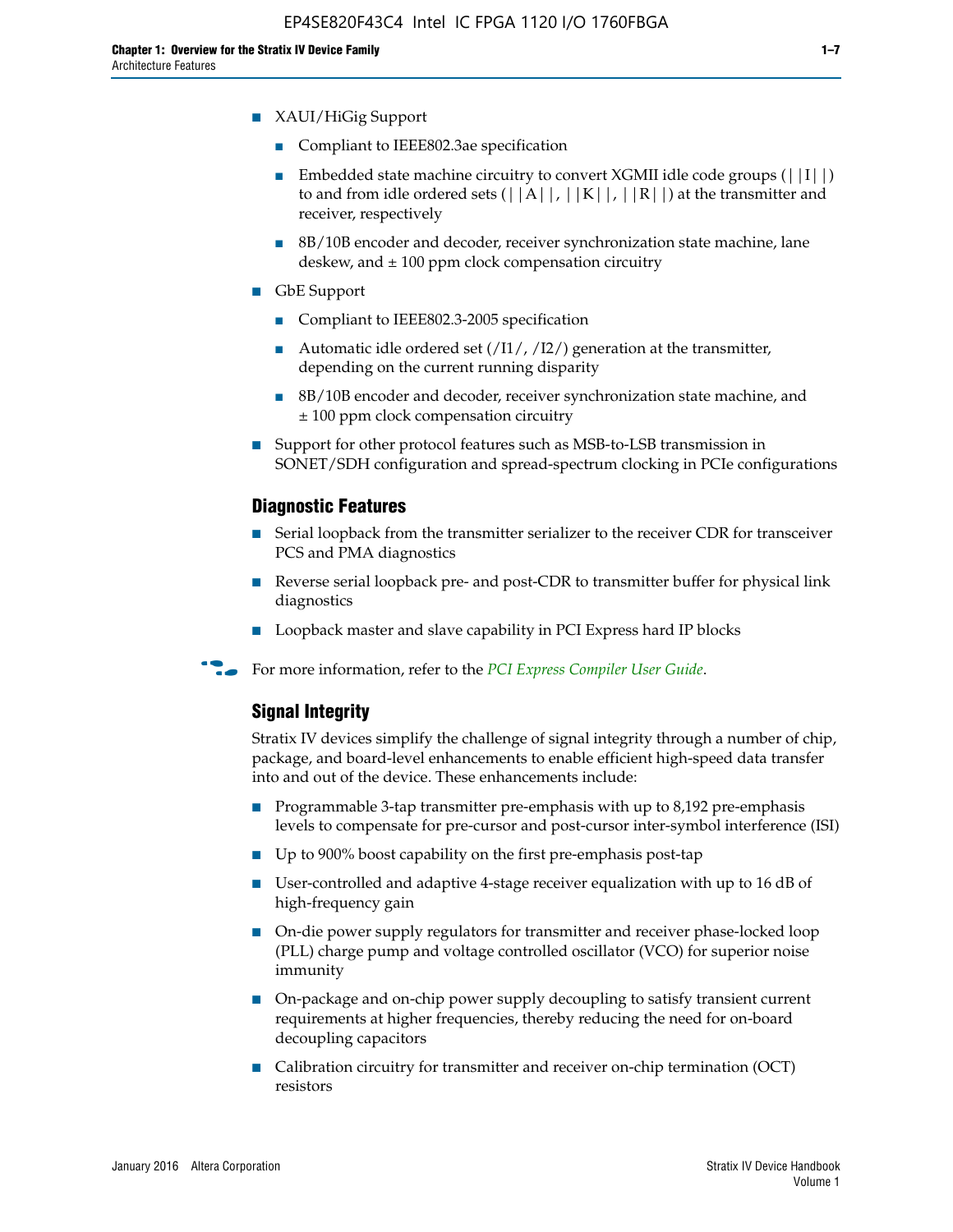# **FPGA Fabric and I/O Features**

The following sections describe the Stratix IV FPGA fabric and I/O features.

### **Device Core Features**

- Up to 531,200 LEs in Stratix IV GX and GT devices and up to 813,050 LEs in Stratix IV E devices, efficiently packed in unique and innovative adaptive logic modules (ALMs)
- Ten ALMs per logic array block (LAB) deliver faster performance, improved logic utilization, and optimized routing
- Programmable power technology, including a variety of process, circuit, and architecture optimizations and innovations
- Programmable power technology available to select power-driven compilation options for reduced static power consumption

#### **Embedded Memory**

- TriMatrix embedded memory architecture provides three different memory block sizes to efficiently address the needs of diversified FPGA designs:
	- 640-bit MLAB
	- 9-Kb M9K
	- 144-Kb M144K
- Up to 33,294 Kb of embedded memory operating at up to 600 MHz
- Each memory block is independently configurable to be a single- or dual-port RAM, FIFO, ROM, or shift register

### **Digital Signal Processing (DSP) Blocks**

- Flexible DSP blocks configurable as  $9 \times 9$ -bit,  $12 \times 12$ -bit,  $18 \times 18$ -bit, and  $36 \times 36$ -bit full-precision multipliers at up to 600 MHz with rounding and saturation capabilities
- Faster operation due to fully pipelined architecture and built-in addition, subtraction, and accumulation units to combine multiplication results
- Optimally designed to support advanced features such as adaptive filtering, barrel shifters, and finite and infinite impulse response (FIR and IIR) filters

#### **Clock Networks**

- Up to 16 global clocks and 88 regional clocks optimally routed to meet the maximum performance of 800 MHz
- Up to 112 and 132 periphery clocks in Stratix IV GX and Stratix IV E devices, respectively
- Up to 66 (16 GCLK + 22 RCLK + 28 PCLK) clock networks per device quadrant in Stratix IV GX and Stratix IV GT devices
- Up to 71 (16 GCLK + 22 RCLK + 33 PCLK) clock networks per device quadrant in Stratix IV E devices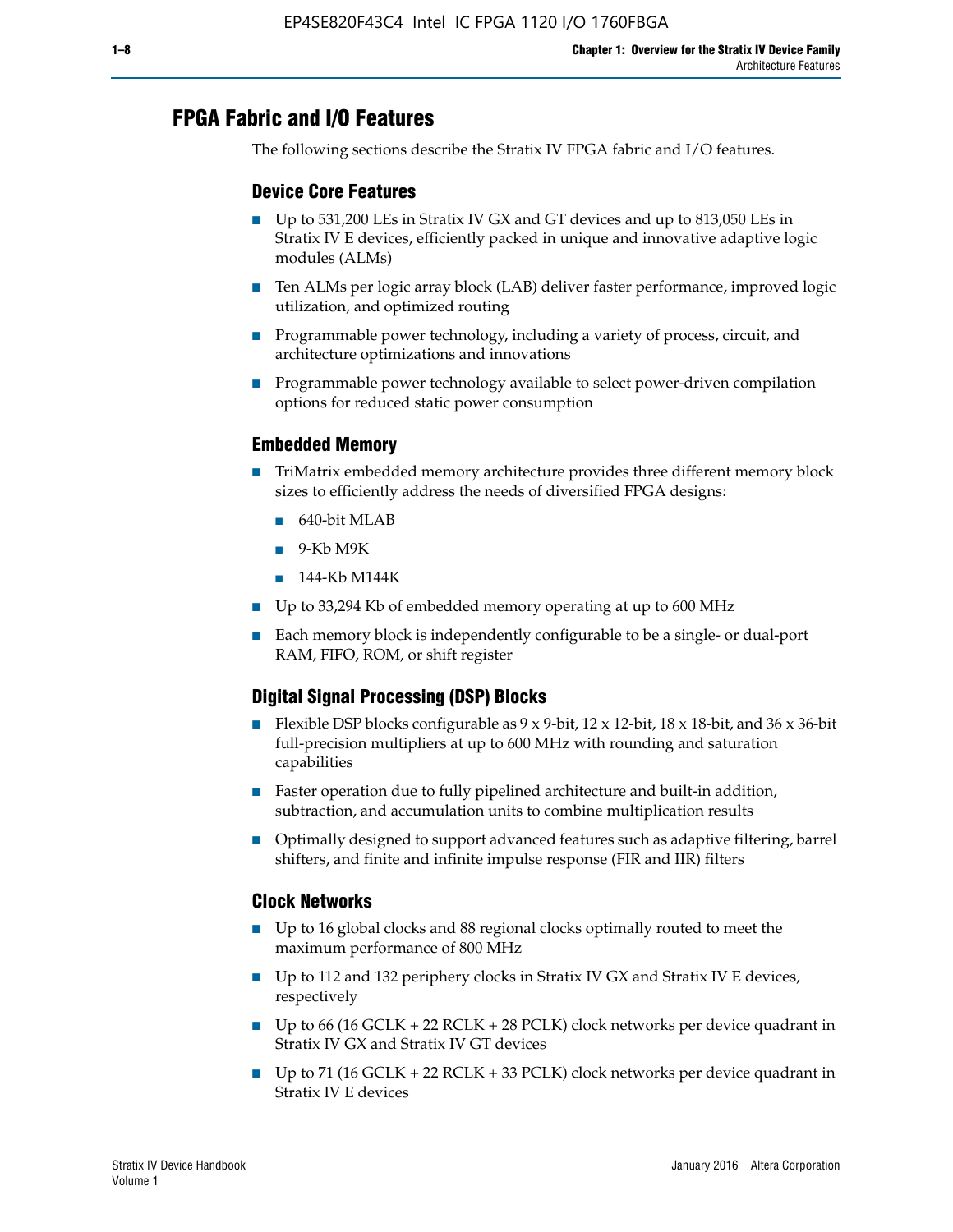### **PLLs**

- Three to 12 PLLs per device supporting spread-spectrum input tracking, programmable bandwidth, clock switchover, dynamic reconfiguration, and delay compensation
- On-chip PLL power supply regulators to minimize noise coupling

#### **I/O Features**

- Sixteen to 24 modular I/O banks per device with 24 to 48 I/Os per bank designed and packaged for optimal simultaneous switching noise (SSN) performance and migration capability
- Support for a wide range of industry I/O standards, including single-ended (LVTTL/CMOS/PCI/PCIX), differential (LVDS/mini-LVDS/RSDS), voltage-referenced single-ended and differential (SSTL/HSTL Class I/II) I/O standards
- **O**n-chip series  $(R_S)$  and on-chip parallel  $(R_T)$  termination with auto-calibration for single-ended I/Os and on-chip differential  $(R_D)$  termination for differential I/Os
- Programmable output drive strength, slew rate control, bus hold, and weak pull-up capability for single-ended I/Os
- User I/O:GND: $V_{CC}$  ratio of 8:1:1 to reduce loop inductance in the package—PCB interface
- **■** Programmable transmitter differential output voltage ( $V_{OD}$ ) and pre-emphasis for high-speed LVDS I/O

#### **High-Speed Differential I/O with DPA and Soft-CDR**

- Dedicated circuitry on the left and right sides of the device to support differential links at data rates from 150 Mbps to 1.6 Gbps
- Up to 98 differential SERDES in Stratix IV GX devices, up to 132 differential SERDES in Stratix IV E devices, and up to 47 differential SERDES in Stratix IV GT devices
- DPA circuitry at the receiver automatically compensates for channel-to-channel and channel-to-clock skew in source synchronous interfaces
- Soft-CDR circuitry at the receiver allows implementation of asynchronous serial interfaces with embedded clocks at up to 1.6 Gbps data rate (SGMII and GbE)

#### **External Memory Interfaces**

- Support for existing and emerging memory interface standards such as DDR SDRAM, DDR2 SDRAM, DDR3 SDRAM, QDRII SRAM, QDRII+ SRAM, and RLDRAM II
- DDR3 up to 1,067 Mbps/533 MHz
- Programmable DQ group widths of 4 to 36 bits (includes parity bits)
- Dynamic OCT, trace mismatch compensation, read-write leveling, and half-rate register capabilities provide a robust external memory interface solution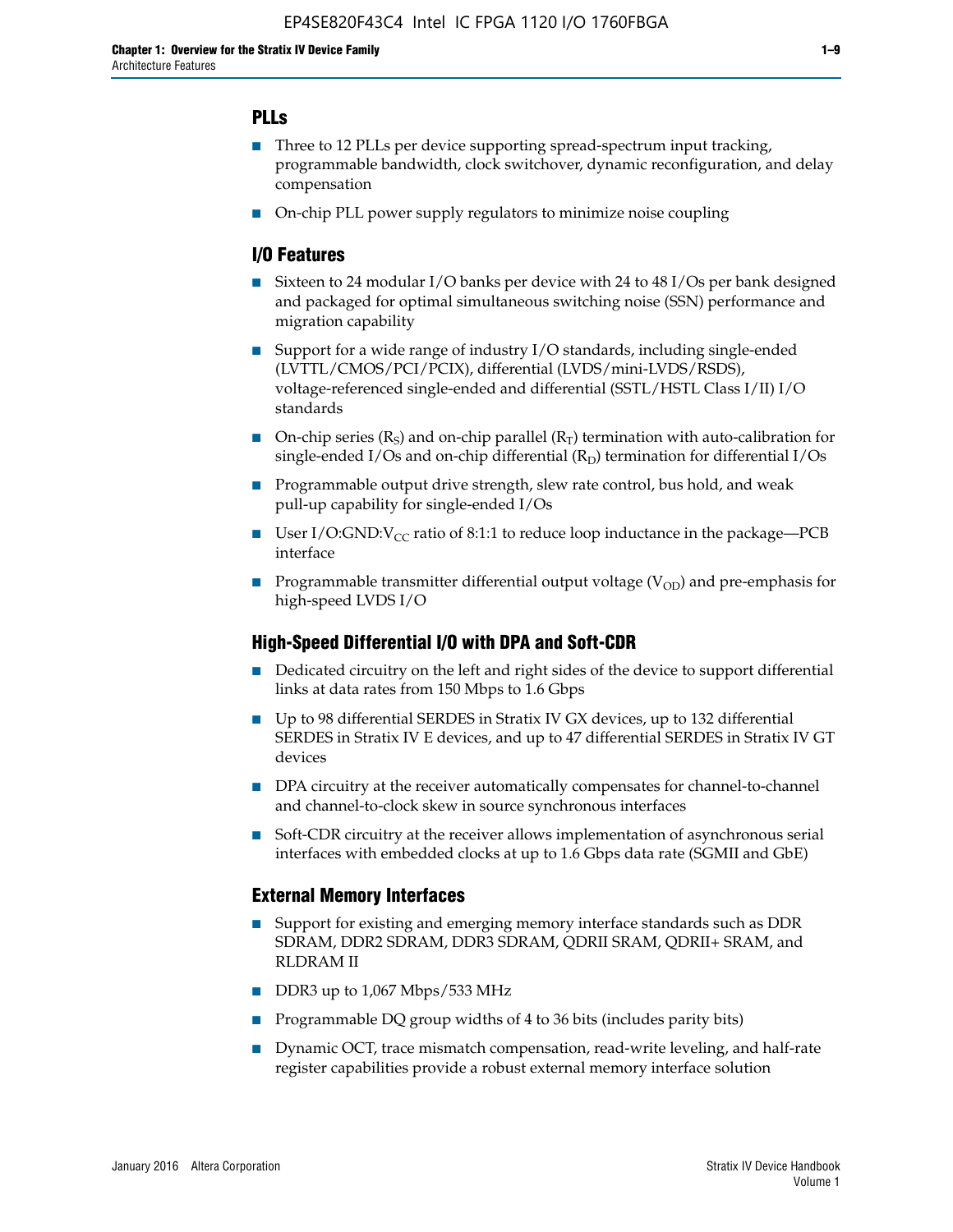### **System Integration**

- All Stratix IV devices support hot socketing
- Four configuration modes:
	- Passive Serial (PS)
	- Fast Passive Parallel (FPP)
	- Fast Active Serial (FAS)
	- JTAG configuration
- Ability to perform remote system upgrades
- 256-bit advanced encryption standard (AES) encryption of configuration bits protects your design against copying, reverse engineering, and tampering
- Built-in soft error detection for configuration RAM cells
- For more information about how to connect the PLL, external memory interfaces,  $I/O$ , high-speed differential I/O, power, and the JTAG pins to PCB, refer to the *[Stratix IV GX and Stratix IV E Device Family Pin Connection Guidelines](http://www.altera.com/literature/dp/stratix4/PCG-01005.pdf)* and the *[Stratix IV GT Device Family Pin Connection Guidelines](http://www.altera.com/literature/dp/stratix4/PCG-01006.pdf)*.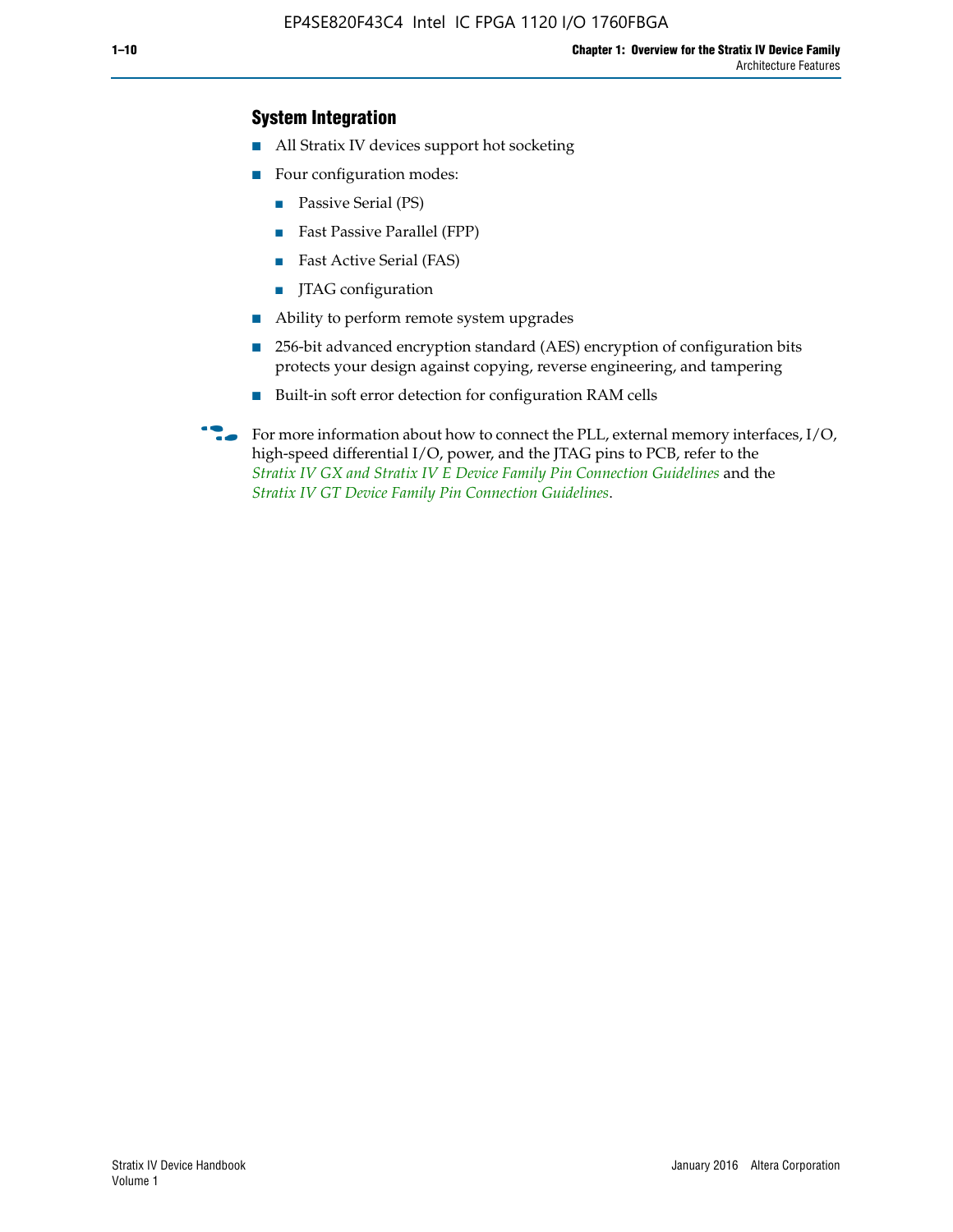#### Table 1–1 lists the Stratix IV GX device features.

## **Table 1–1. Stratix IV GX Device Features (Part 1 of 2)**

| <b>Feature</b>                                                       | EP4SGX70                       |                |                                  | <b>EP4SGX110</b> |    |                                | <b>EP4SGX180</b>               |                |       |              | <b>EP4SGX230</b>         |                          |                               |      |                | <b>EP4SGX290</b> |       |       |       |                          |                   |                | <b>EP4SGX360</b> |       |       |         | <b>EP4SGX530</b> |
|----------------------------------------------------------------------|--------------------------------|----------------|----------------------------------|------------------|----|--------------------------------|--------------------------------|----------------|-------|--------------|--------------------------|--------------------------|-------------------------------|------|----------------|------------------|-------|-------|-------|--------------------------|-------------------|----------------|------------------|-------|-------|---------|------------------|
| <b>Package</b><br><b>Option</b>                                      | F780                           | F1152          | F780                             | F1152            |    | F780                           | F1152                          |                | F1517 | F780         | F1152                    |                          | F1517                         | F780 | F1152          |                  | F1517 | F1760 | F1932 | F780                     | F1152             |                | F1517            | F1760 | F1932 | F1760   | F1932            |
| ALMs                                                                 | 29,040                         |                |                                  | 42,240           |    |                                | 70,300                         |                |       |              | 91,200                   |                          |                               |      |                | 116,480          |       |       |       |                          |                   |                | 141,440          |       |       | 212,480 |                  |
| LEs                                                                  | 72,600                         |                |                                  | 105,600          |    |                                | 175,750                        |                |       |              | 228,000                  |                          |                               |      |                | 291,200          |       |       |       |                          |                   |                | 353,600          |       |       |         | 531,200          |
| 0.6 Gbps-<br>8.5 Gbps<br>Transceivers<br>$(PMA + PCs)$<br>(1)        | $\overline{\phantom{0}}$       | 16             |                                  |                  | 16 |                                | $\qquad \qquad \longleftarrow$ | 16             | 24    |              |                          | 16                       | 24                            |      |                | 16               | 24    | 24    | 32    | $\overline{\phantom{0}}$ |                   | 16             | 24               | 24    | 32    | 24      | 32               |
| 0.6 Gbps-<br>6.5 Gbps<br><b>Transceivers</b><br>$(PMA + PCs)$<br>(1) | 8                              |                | 8                                | 16               | –  | 8                              | 16                             | -              |       | 8            | 16                       | $\overline{\phantom{0}}$ | $\overbrace{\phantom{aaaaa}}$ | 16   | 16             |                  | -     |       |       | 16                       | 16                |                |                  |       |       |         |                  |
| PMA-only<br>CMU<br>Channels<br>$(0.6$ Gbps-<br>6.5 Gbps)             | $\qquad \qquad \longleftarrow$ | 8              | $\overbrace{\phantom{12322111}}$ |                  | 8  | $\qquad \qquad \longleftarrow$ |                                | 8              | 12    | -            | $\overline{\phantom{a}}$ | 8                        | 12                            |      |                | 8                | 12    | 12    | 16    | $\overline{\phantom{0}}$ | $\hspace{0.05cm}$ | 8              | 12               | 12    | 16    | 12      | 16               |
| PCI Express<br>hard IP<br><b>Blocks</b>                              | $\mathbf{1}$                   | $\overline{2}$ |                                  | $\overline{2}$   |    | 1                              |                                | $\overline{2}$ |       | $\mathbf{1}$ |                          | $\overline{c}$           |                               |      |                | $\overline{c}$   |       |       | 4     |                          |                   | $\overline{2}$ |                  |       | 4     |         | 4                |
| High-Speed<br>LVDS<br>SERDES (up<br>to 1.6 Gbps)<br>(4)              | 28                             | 56             | 28                               | 28               | 56 | 28                             | 44                             |                | 88    | 28           | 44                       |                          | 88                            | —    | 44             |                  | 88    | 88    | 98    |                          | 44                |                | 88               | 88    | 98    | 88      | 98               |
| SPI-4.2 Links                                                        | $\mathbf{1}$                   |                |                                  | 1                |    | $\mathbf{1}$                   | $\overline{c}$                 |                | 4     | 1            | $\overline{c}$           |                          | $\overline{4}$                | —    | $\overline{2}$ |                  |       | 4     |       | $\overline{\phantom{0}}$ | $\overline{2}$    |                |                  | 4     |       |         | 4                |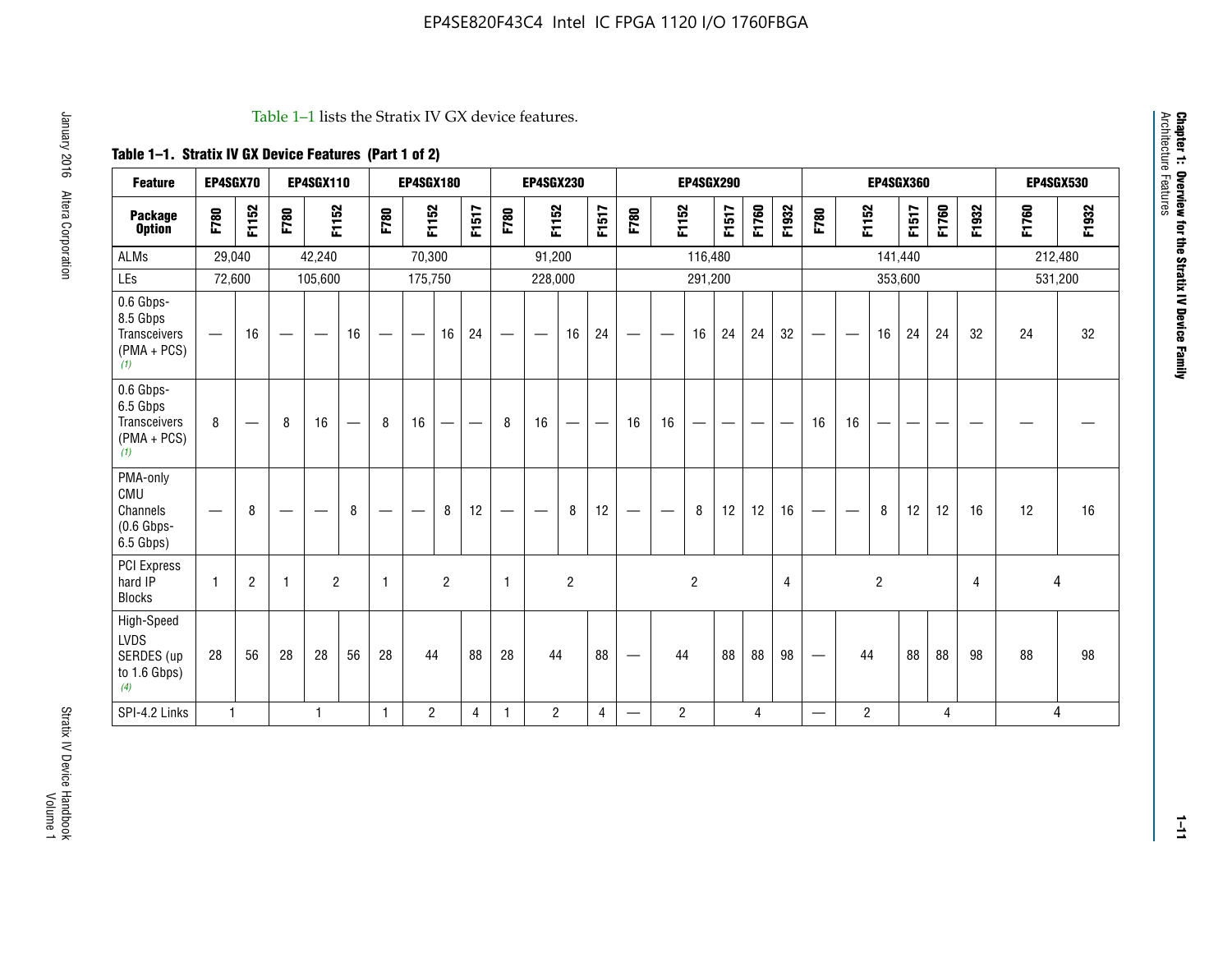**Table 1–1. Stratix IV GX Device Features (Part 2 of 2)**

| <b>Feature</b>                                       | EP4SGX70                |                        |                             | <b>EP4SGX110</b>            |                      |                             | <b>EP4SGX180</b>          |                      |                        |                             | <b>EP4SGX230</b>            |                      |                      |                            |                             | EP4SGX290              |                      |                      |                        |                             |                             |                        | <b>EP4SGX360</b>      |                      |                        | <b>EP4SGX530</b>  |                 |
|------------------------------------------------------|-------------------------|------------------------|-----------------------------|-----------------------------|----------------------|-----------------------------|---------------------------|----------------------|------------------------|-----------------------------|-----------------------------|----------------------|----------------------|----------------------------|-----------------------------|------------------------|----------------------|----------------------|------------------------|-----------------------------|-----------------------------|------------------------|-----------------------|----------------------|------------------------|-------------------|-----------------|
| <b>Package</b><br><b>Option</b>                      | F780                    | F1152                  | F780                        | F1152                       |                      | F780                        | F1152                     |                      | F1517                  | F780                        | F1152                       |                      | F1517                | F780                       | F1152                       |                        | F1517                | F1760                | F1932                  | F780                        | F1152                       |                        | F1517                 | F1760                | F1932                  | F1760             | F1932           |
| M9K Blocks<br>(256x)<br>36 bits)                     | 462                     |                        |                             | 660                         |                      |                             | 950                       |                      |                        |                             | 1,235                       |                      |                      |                            |                             | 936                    |                      |                      |                        |                             |                             | 1,248                  |                       |                      |                        |                   | 1,280           |
| M144K<br><b>Blocks</b><br>(2048 x<br>72 bits)        | 16                      |                        |                             | 16                          |                      |                             | 20                        |                      |                        |                             | 22                          |                      |                      |                            |                             | 36                     |                      |                      |                        |                             |                             | 48                     |                       |                      |                        | 64                |                 |
| <b>Total Memory</b><br>(MLAB+M9K<br>+M144K) Kb       | 7,370                   |                        |                             | 9,564                       |                      |                             | 13,627                    |                      |                        |                             | 17,133                      |                      |                      |                            |                             | 17,248                 |                      |                      |                        |                             |                             | 22,564                 |                       |                      |                        | 27,376            |                 |
| Embedded<br><b>Multipliers</b><br>$18 \times 18$ (2) | 384                     |                        |                             | 512                         |                      |                             | 920                       |                      |                        |                             | 1,288                       |                      |                      |                            |                             | 832                    |                      |                      |                        |                             |                             | 1,040                  |                       |                      | 1,02<br>4              | 1,024             |                 |
| PLLs                                                 | 3                       | $\overline{4}$         | 3                           | 4                           |                      | 3                           | 6                         |                      | 8                      | 3                           | 6                           |                      | 8                    | 4                          | 6                           |                        | 8                    | 12                   | 12                     | 4                           | 6                           |                        | 8                     | 12                   | 12                     | 12                | 12              |
| User $I/Os$ (3)                                      | 372                     | 488                    | 372                         | 372                         | 48<br>8              | 372                         | 56<br>4                   | 56<br>4              | 74<br>4                | 372                         | 564                         | 56<br>$\overline{4}$ | 74<br>$\overline{4}$ | 289                        | 564                         | 56<br>4                | 74<br>4              | 88<br>0              | 92<br>$\mathbf 0$      | 289                         | 564                         | 56<br>4                | 74<br>4               | 88<br>$\mathbf{0}$   | 920                    | 880               | 920             |
| Speed Grade<br>(fastest to<br>slowest) (5)           | $-2x,$<br>$-3,$<br>$-4$ | $-2,$<br>$-3,$<br>$-4$ | $-2\times$<br>$-3,$<br>$-4$ | $-2\times$<br>$-3,$<br>$-4$ | $-2,$<br>-3,<br>$-4$ | $-2\times$<br>$-3,$<br>$-4$ | $-2$<br>×,<br>$-3,$<br>-4 | $-2$<br>$-3$<br>$-4$ | $-2,$<br>$-3,$<br>$-4$ | $-2\times$<br>$-3,$<br>$-4$ | $-2\times$<br>$-3,$<br>$-4$ | $-2,$<br>-3,<br>$-4$ | $-2,$<br>-3,<br>$-4$ | $-2\times$<br>$-3$<br>$-4$ | $-2\times$<br>$-3,$<br>$-4$ | $-2,$<br>$-3,$<br>$-4$ | $-2,$<br>-3,<br>$-4$ | $-2,$<br>-3,<br>$-4$ | $-2,$<br>$-3,$<br>$-4$ | $-2\times$<br>$-3,$<br>$-4$ | $-2\times$<br>$-3,$<br>$-4$ | $-2,$<br>$-3,$<br>$-4$ | $-2,$<br>$-3$<br>$-4$ | $-2,$<br>-3,<br>$-4$ | $-2,$<br>$-3,$<br>$-4$ | $-2, -3,$<br>$-4$ | $-2, -3,$<br>-4 |

#### **Notes to Table 1–1:**

(1) The total number of transceivers is divided equally between the left and right side of each device, except for the devices in the F780 package. These devices have eight transceiver channels located only on the right side of the device.

- (2) Four multiplier adder mode.
- (3) The user I/Os count from pin-out files includes all general purpose I/O, dedicated clock pins, and dual purpose configuration pins. Transceiver pins and dedicated configuration pins are not included in the pin count.
- (4) Total pairs of high-speed LVDS SERDES take the lowest channel count of  $R_X/T_X$ .
- (5) The difference between the Stratix IV GX devices in the –2 and –2x speed grades is the number of available transceiver channels. The –2 device allows you to use the transceiver CMU blocks as transceiver channels. The –2x device does NOT allow you to use the CMU blocks as transceiver channels. In addition to the reduction of available transceiver channels in the Stratix IV GX –2x device, the data rates in the –2x device are limited to 6.5 Gbps.

January 2016 Altera Corporation

Altera Corporation

January 2016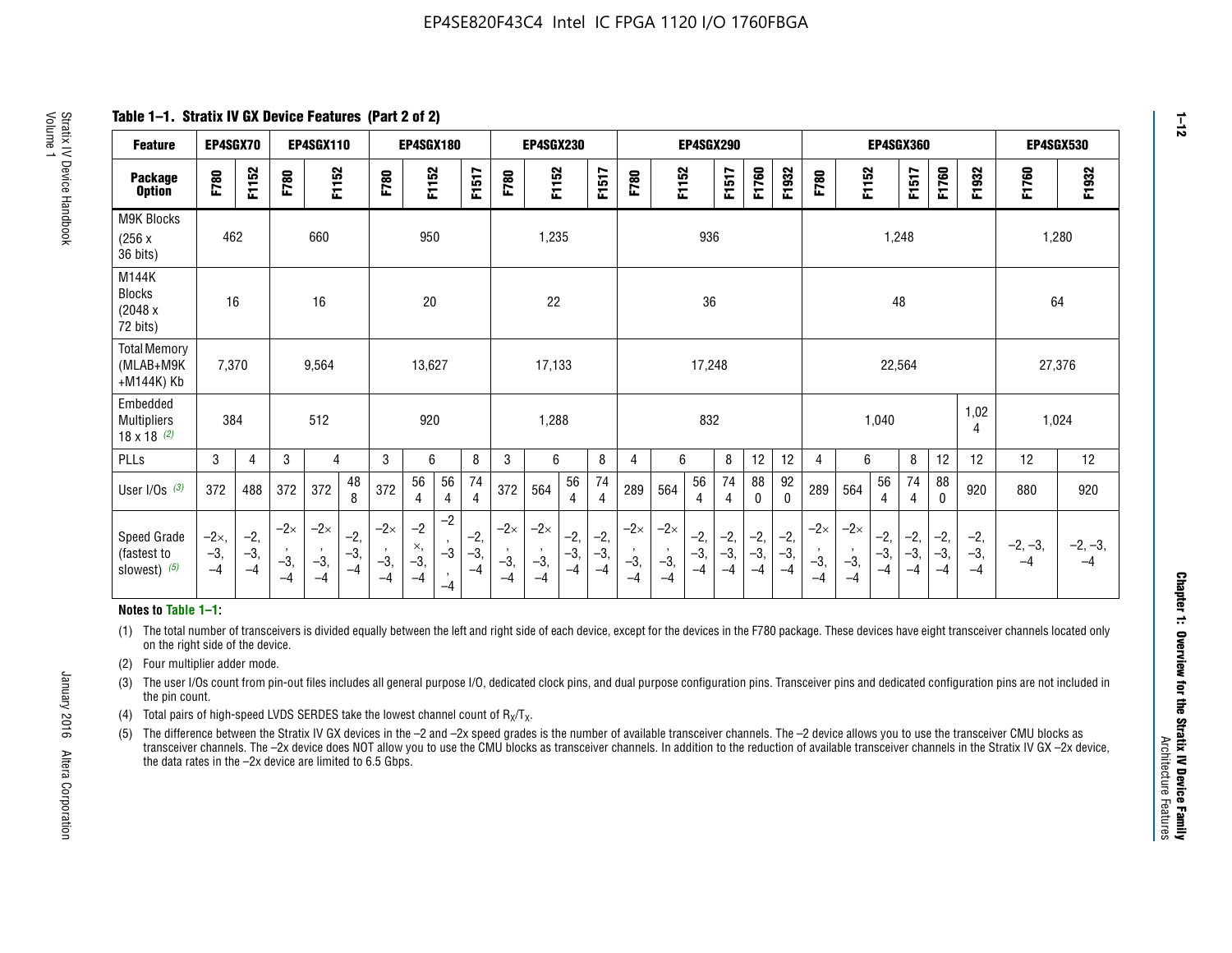Table 1–2 lists the Stratix IV GX device package options.

#### **Table 1–2. Stratix IV GX Device Package Options** *(1)***,** *(2)*

| <b>Device</b> |                  | <b>F780</b><br>(29 mm x 29 mm) $(6)$ | F1152<br>$(35 \, \text{mm} \times 35 \, \text{mm})$<br>(6) |             | <b>F1152</b><br>$(35 \text{ mm} \times 35 \text{ mm})$ $(5)$ , $(7)$ | F1517<br>(40 mm x 40 mm)<br>$(5)$ $(7)$ | <b>F1760</b><br>$(42.5 \text{ mm} \times 42.5 \text{ mm})$<br>(I) | F1932<br>$(45 \, \text{mm} \times 45 \, \text{mm})$<br>(7) |
|---------------|------------------|--------------------------------------|------------------------------------------------------------|-------------|----------------------------------------------------------------------|-----------------------------------------|-------------------------------------------------------------------|------------------------------------------------------------|
| EP4SGX70      | <b>DF29</b>      |                                      |                                                            | <b>HF35</b> |                                                                      |                                         |                                                                   |                                                            |
| EP4SGX110     | DF <sub>29</sub> |                                      | FF35                                                       | <b>HF35</b> |                                                                      |                                         |                                                                   |                                                            |
| EP4SGX180     | DF <sub>29</sub> |                                      | FF35                                                       |             | <b>HF35</b>                                                          | KF40                                    |                                                                   |                                                            |
| EP4SGX230     | DF <sub>29</sub> |                                      | FF35                                                       |             | <b>HF35</b>                                                          | KF40                                    |                                                                   |                                                            |
| EP4SGX290     |                  | FH29 $(3)$                           | FF35                                                       |             | <b>HF35</b>                                                          | KF40                                    | KF43                                                              | <b>NF45</b>                                                |
| EP4SGX360     |                  | FH29 (3)                             | FF35                                                       |             | <b>HF35</b>                                                          | KF40                                    | KF43                                                              | <b>NF45</b>                                                |
| EP4SGX530     |                  |                                      |                                                            |             | HH35 (4)                                                             | KH40 (4)                                | KF43                                                              | <b>NF45</b>                                                |

#### **Notes to Table 1–2:**

(1) Device packages in the same column and marked under the same arrow sign have vertical migration capability.

(2) Use the Pin Migration Viewer in the Pin Planner to verify the pin migration compatibility when migrating devices. For more information, refer to *[I/O Management](http://www.altera.com/literature/hb/qts/qts_qii52013.pdf)* in the *Quartus II Handbook, Volume 2*.

(3) The 780-pin EP4SGX290 and EP4SGX360 devices are available only in 33 mm x 33 mm Hybrid flip chip package.

(4) The 1152-pin and 1517-pin EP4SGX530 devices are available only in 42.5 mm x 42.5 mm Hybrid flip chip packages.

(5) When migrating between hybrid and flip chip packages, there is an additional keep-out area. For more information, refer to the *[Package Information Datasheet for Altera Devices](http://www.altera.com/literature/ds/dspkg.pdf)*.

(6) Devices listed in this column are available in –2x, –3, and –4 speed grades. These devices do not have on-package decoupling capacitors.

(7) Devices listed in this column are available in –2, –3, and –4 speed grades. These devices have on-package decoupling capacitors. For more information about on-package decoupling capacitor value in each device, refer to Table 1–3.

 $\mathbb{L}$ s On-package decoupling reduces the need for on-board or PCB decoupling capacitors by satisfying the transient current requirements at higher frequencies. The *[Power Delivery Network](http://www.altera.com/literature/ug/pdn_tool_stxiv.zip)* design tool for Stratix IV devices accounts for the on-package decoupling and reflects the reduced requirements for PCB decoupling capacitors.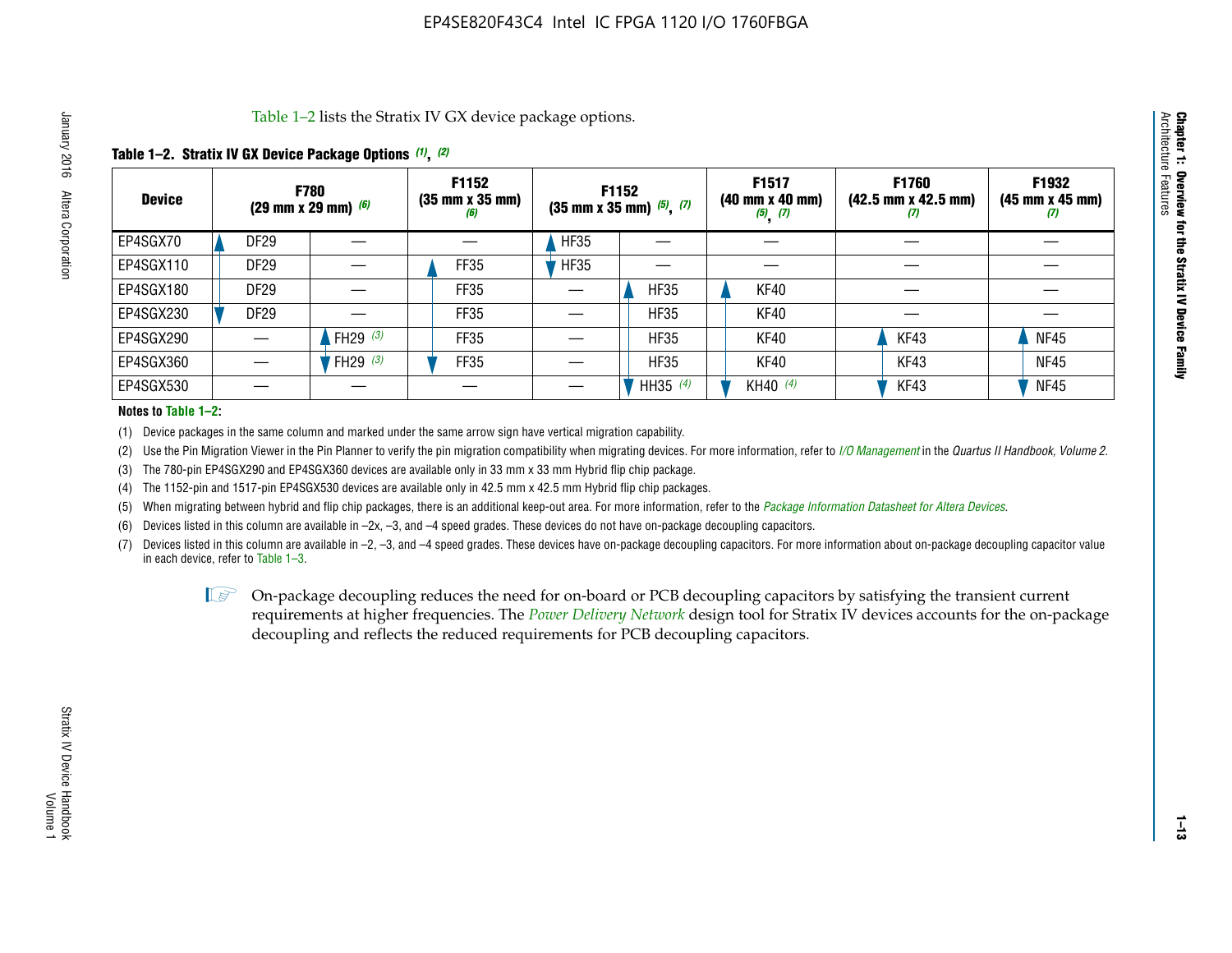|  | Table 1-3. Stratix IV GX Device On-Package Decoupling Information (1) |  |  |
|--|-----------------------------------------------------------------------|--|--|
|--|-----------------------------------------------------------------------|--|--|

| <b>Ordering Information</b> |                     | $V_{cc}$                            | V <sub>CCIO</sub>    | V <sub>CCL_GXB</sub>         | $V_{\texttt{CCA}\_\textsf{L/R}}$ | V <sub>CCT</sub> and V <sub>CCR</sub> (Shared)   |
|-----------------------------|---------------------|-------------------------------------|----------------------|------------------------------|----------------------------------|--------------------------------------------------|
| EP4SGX70                    | <b>HF35</b>         | $2\times1$ uF + $2\times470$ nF     | 10nF per bank $(2)$  | 100nF per transceiver block  | 100 <sub>n</sub> F               | $1\times470$ nF + $1\times47$ nF per side        |
| EP4SGX110                   | <b>HF35</b>         | $2\times1$ uF + $2\times470$ nF     | 10nF per bank $(2)$  | 100nF per transceiver block  | 100 <sub>n</sub> F               | $1\times470$ nF + $1\times47$ nF per side        |
| EP4SGX180                   | <b>HF35</b><br>KF40 | $2\times1$ uF + $2\times470$ nF     | 10nF per bank $(2)$  | 100nF per transceiver block  | 100 <sub>n</sub> F               | $1\times470$ nF + $1\times47$ nF per side        |
| EP4SGX230                   | <b>HF35</b><br>KF40 | $2 \times 1$ uF + $2 \times 470$ nF | 10 nF per bank $(2)$ | 100 nF per transceiver block | 100 nF                           | $1 \times 470$ nF + $1 \times 47$ nF<br>per side |
|                             | <b>HF35</b>         |                                     |                      |                              |                                  |                                                  |
| EP4SGX290                   | KF40<br>KF43        | $4\times1$ uF + $4\times470$ nF     | 10 nF per bank $(2)$ | 100 nF per transceiver block | 100 <sub>n</sub> F               | $1 \times 470$ nF + $1 \times 47$ nF<br>per side |
|                             | <b>NF45</b>         |                                     |                      |                              |                                  |                                                  |
|                             | <b>HF35</b>         |                                     |                      |                              |                                  |                                                  |
| EP4SGX360                   | KF40                | $4 \times 1$ uF + $4 \times 470$ nF | 10 nF per bank $(2)$ | 100 nF per transceiver block | 100 nF                           | $1 \times 470$ nF + $1 \times 47$ nF             |
|                             | KF43                |                                     |                      |                              |                                  | per side                                         |
|                             | <b>NF45</b>         |                                     |                      |                              |                                  |                                                  |
|                             | <b>HH35</b>         |                                     |                      |                              |                                  |                                                  |
|                             | KH40                |                                     |                      |                              |                                  | $1 \times 470$ nF + $1 \times 47$ nF             |
| EP4SGX530                   | KF43                | $4\times1$ uF + $4\times470$ nF     | 10 nF per bank $(2)$ | 100 nF per transceiver block | 100 nF                           | per side                                         |
|                             | <b>NF45</b>         |                                     |                      |                              |                                  |                                                  |

**Notes to Table 1–3:**

(1) Table 1-3 refers to production devices on-package decoupling. For more information about decoupling design of engineering sample (ES) devices, contact [Altera Technical Support](http://mysupport.altera.com/eservice/login.asp).

(2) For I/O banks  $3(*)$ ,  $4(*)$ ,  $7(*)$ , and  $8(*)$  only. There is no OPD for I/O bank  $1(*)$ ,  $2(*)$ ,  $5(*)$ , and  $6(*)$ .

**1–14**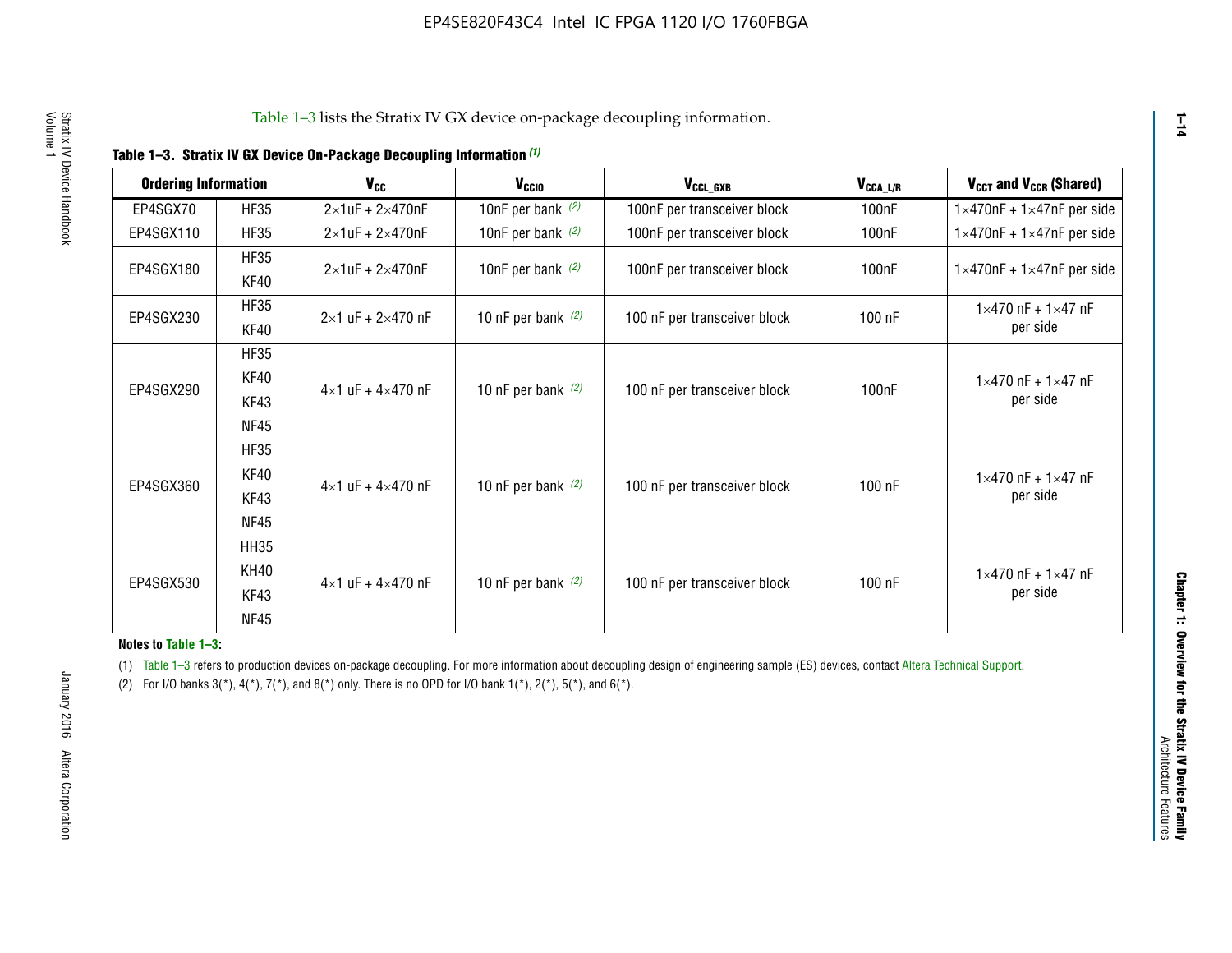#### Table 1–4 lists the Stratix IV E device features.

#### **Table 1–4. Stratix IV E Device Features**

| <b>Feature</b>                                      | <b>EP4SE230</b> |     | <b>EP4SE360</b>                          |              | <b>EP4SE530</b> |              |                | <b>EP4SE820</b>                                         |                 |  |
|-----------------------------------------------------|-----------------|-----|------------------------------------------|--------------|-----------------|--------------|----------------|---------------------------------------------------------|-----------------|--|
| Package Pin Count                                   | 780             | 780 | 1152                                     | 1152         | 1517            | 1760         | 1152           | 1517                                                    | 1760            |  |
| ALMs                                                | 91,200          |     | 141,440                                  |              | 212,480         |              |                | 325,220                                                 |                 |  |
| LEs                                                 | 228,000         |     | 353,600                                  |              | 531,200         |              |                | 813,050<br>132<br>112<br>6<br>6<br>1610<br>60<br>33,294 |                 |  |
| High-Speed LVDS<br>SERDES (up to<br>1.6 Gbps) $(1)$ | 56              | 56  | 88                                       | 88           | 112             | 112          | 88             |                                                         |                 |  |
| SPI-4.2 Links                                       | 3               | 3   | 4                                        | 4            |                 | 6            | $\overline{4}$ |                                                         |                 |  |
| M9K Blocks<br>(256 x 36 bits)                       | 1,235           |     | 1,248                                    |              | 1,280           |              |                |                                                         |                 |  |
| M144K Blocks<br>(2048 x 72 bits)                    | 22              |     | 48                                       |              | 64              |              |                |                                                         |                 |  |
| <b>Total Memory</b><br>(MLAB+M9K+<br>M144K) Kb      | 17,133          |     | 22,564                                   |              | 27,376          |              |                |                                                         |                 |  |
| <b>Embedded Multipliers</b><br>$(18 \times 18)$ (2) | 1,288           |     | 1,040                                    |              | 1,024           |              |                | 960                                                     |                 |  |
| PLLs                                                | 4               | 4   | 8                                        | 8            | 12              | 12           | 8              | 12                                                      | 12 <sup>2</sup> |  |
| User I/Os $(3)$                                     | 488             | 488 | 744                                      | 744          | 976             | 976          | 744(4)         | 976 (4)                                                 | 1120 $(4)$      |  |
| Speed Grade<br>(fastest to slowest)                 |                 |     | $-2, -3, -4$ $ -2, -3, -4$ $ -2, -3, -4$ | $-2, -3, -4$ | $-2, -3, -4$    | $-2, -3, -4$ | $-3, -4$       | $-3, -4$                                                | $-3, -4$        |  |

#### **Notes to Table 1–4:**

(1) The user I/O count from the pin-out files include all general purpose I/Os, dedicated clock pins, and dual purpose configuration pins. Transceiver pins and dedicated configuration pins are not included in the pin count.

(2) Four multiplier adder mode.

(3) Total pairs of high-speed LVDS SERDES take the lowest channel count of  $R_X/T_X$ .

(4) This data is preliminary.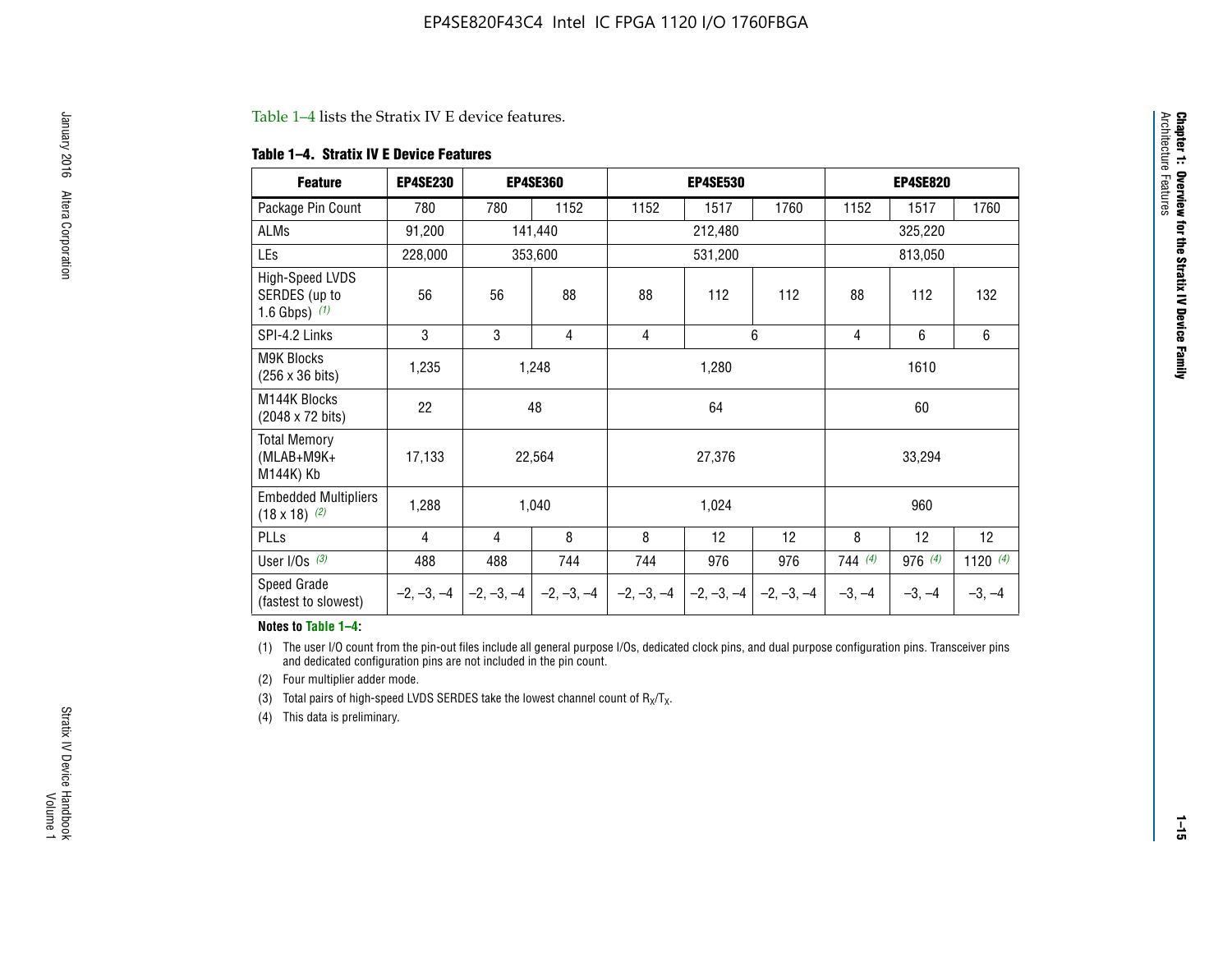Table 1–5 summarizes the Stratix IV E device package options.

| <b>Device</b> | <b>F780</b><br>$(29 \text{ mm} \times 29 \text{ mm})$ $(5)$ , $(6)$ | F1152<br>$(35 \text{ mm} \times 35 \text{ mm})$ $(5)$ , $(7)$ | F <sub>1517</sub><br>$(40 \text{ mm} \times 40 \text{ mm})$ (7) | <b>F1760</b><br>$(42.5$ mm x 42.5 mm) $(7)$ |  |  |
|---------------|---------------------------------------------------------------------|---------------------------------------------------------------|-----------------------------------------------------------------|---------------------------------------------|--|--|
| EP4SE230      | F29                                                                 |                                                               |                                                                 |                                             |  |  |
| EP4SE360      | H <sub>29</sub> $(3)$                                               | F35                                                           |                                                                 |                                             |  |  |
| EP4SE530      |                                                                     | H35 $(4)$                                                     | H40 $(4)$                                                       | F43                                         |  |  |
| EP4SE820      |                                                                     | H35 $(4)$                                                     | H40 $(4)$                                                       | F43                                         |  |  |

**Table 1–5. Stratix IV E Device Package Options** *(1)***,** *(2)*

#### **Notes to Table 1–5:**

(1) Device packages in the same column and marked under the same arrow sign have vertical migration capability.

(2) Use the Pin Migration Viewer in the Pin Planner to verify the pin migration compatibility when migrating devices. For more information, refer to *[I/O Management](http://www.altera.com/literature/hb/qts/qts_qii52013.pdf)* in the *Quartus II Handbook, Volume 2*.

(3) The 780-pin EP4SE360 device is available only in the 33 mm x 33 mm Hybrid flip chip package.

(4) The 1152-pin and 1517-pin for EP4SE530 and EP4SE820 devices are available only in the 42.5 mm x 42.5 mm Hybrid flip chip package.

(5) When migrating between hybrid and flip chip packages, there is an additional keep-out area. For more information, refer to the *[Package](http://www.altera.com/literature/ds/dspkg.pdf)  [Information Datasheet for Altera Devices](http://www.altera.com/literature/ds/dspkg.pdf)*.

(6) Devices listed in this column do not have on-package decoupling capacitors.

(7) Devices listed in this column have on-package decoupling capacitors. For more information about on-package decoupling capacitor value for each device, refer to Table 1–6.

Table 1–6 lists the Stratix IV E on-package decoupling information.

| Table 1–6. Stratix IV E Device On-Package Decoupling Information (1) |  |  |  |  |  |
|----------------------------------------------------------------------|--|--|--|--|--|
|----------------------------------------------------------------------|--|--|--|--|--|

|          | <b>Ordering Information</b> | <b>V<sub>cc</sub></b>               | <b>V<sub>CCIO</sub></b> |
|----------|-----------------------------|-------------------------------------|-------------------------|
| EP4SE360 | F <sub>35</sub>             | $4 \times 1$ uF + $4 \times 470$ nF | 10 nF per bank          |
|          | H <sub>35</sub>             |                                     |                         |
| EP4SE530 | H40                         | $4 \times 1$ uF + $4 \times 470$ nF | 10 nF per bank          |
|          | F43                         |                                     |                         |
|          | H <sub>35</sub>             |                                     |                         |
| EP4SE820 | H40                         | $4 \times 1$ uF + $4 \times 470$ nF | 10 nF per bank          |
|          | F43                         |                                     |                         |

**Note to Table 1–6:**

(1) Table 1–6 refers to production devices on-package decoupling. For more information about decoupling design of engineering sample (ES) devices, contact [Altera Technical Support](http://mysupport.altera.com/eservice/login.asp).

Table 1–7 lists the Stratix IV GT device features.

| <b>Feature</b>                       | <b>EP4S40G2</b> | <b>EP4S40G5</b> | <b>EP4S100G2</b> | <b>EP4S100G3</b> | <b>EP4S100G4</b> |      | <b>EP4S100G5</b> |
|--------------------------------------|-----------------|-----------------|------------------|------------------|------------------|------|------------------|
| Package Pin Count                    | 1517            | 1517            | 1517             | 1932             | 1932             | 1517 | 1932             |
| <b>ALMs</b>                          | 91,200          | 212,480         | 91,200           | 116,480          | 141,440          |      | 212.480          |
| LEs                                  | 228,000         | 531,200         | 228,000          | 291,200          | 353,600          |      | 531,200          |
| <b>Total Transceiver</b><br>Channels | 36              | 36              | 36               | 48               | 48               | 36   | 48               |

**Table 1–7. Stratix IV GT Device Features (Part 1 of 2)**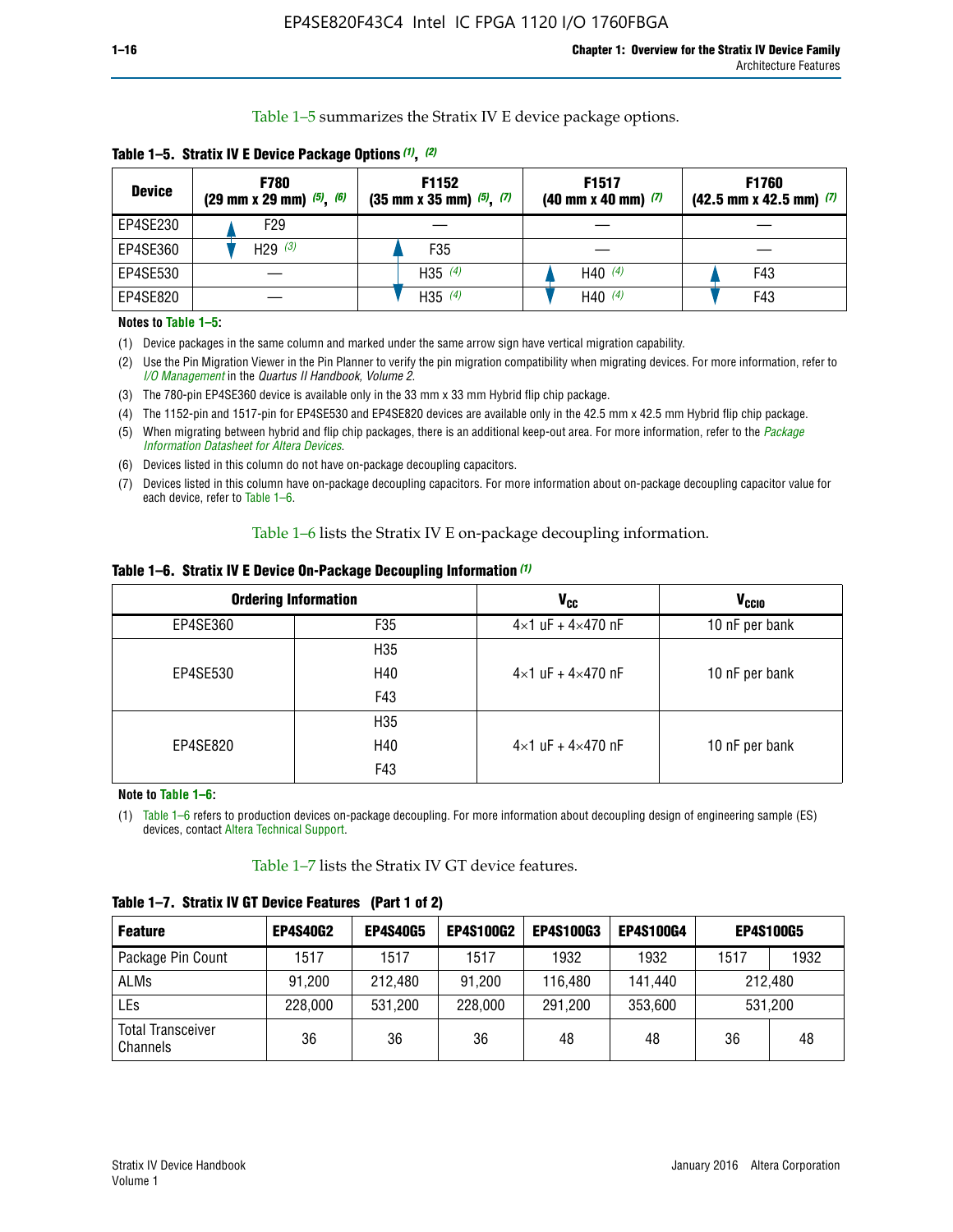#### **Table 1–7. Stratix IV GT Device Features (Part 2 of 2)**

| <b>Feature</b>                                                              | <b>EP4S40G2</b> | <b>EP4S40G5</b> | <b>EP4S100G2</b> | <b>EP4S100G3</b> | EP4S100G4      |                           | <b>EP4S100G5</b> |
|-----------------------------------------------------------------------------|-----------------|-----------------|------------------|------------------|----------------|---------------------------|------------------|
| 10G Transceiver<br>Channels<br>(600 Mbps - 11.3 Gbps<br>with PMA + PCS)     | 12              | 12              | 24               | 24               | 24             | 24                        | 32               |
| 8G Transceiver<br>Channels<br>(600 Mbps - 8.5 Gbps<br>with PMA + PCS) $(1)$ | 12              | 12              | $\pmb{0}$        | 8                | 8              | $\mathbf 0$               | $\pmb{0}$        |
| PMA-only CMU<br>Channels<br>(600 Mbps- 6.5 Gbps)                            | 12              | 12              | 12               | 16               | 16             | 12                        | 16               |
| PCIe hard IP Blocks                                                         | $\overline{2}$  | $\overline{2}$  | $\overline{2}$   | 4                | $\overline{4}$ | $\overline{2}$            | $\overline{4}$   |
| High-Speed LVDS<br><b>SERDES</b><br>(up to 1.6 Gbps) $(2)$                  | 46              | 46              | 46               | 47               | 47             | 46                        | 47               |
| SP1-4.2 Links                                                               | $\overline{2}$  | $\overline{2}$  | $\overline{2}$   | $\overline{2}$   | $\overline{2}$ | $\overline{2}$            | $2^{\circ}$      |
| <b>M9K Blocks</b><br>(256 x 36 bits)                                        | 1,235           | 1,280           | 1,235            | 936              | 1,248          |                           | 1,280            |
| M144K Blocks<br>(2048 x 72 bits)                                            | 22              | 64              | 22               | 36               | 48             |                           | 64               |
| Total Memory (MLAB +<br>M9K + M144K) Kb                                     | 17,133          | 27,376          | 17,133           | 17,248           | 22,564         |                           | 27,376           |
| <b>Embedded Multipliers</b><br>$18 \times 18^{(3)}$                         | 1,288           | 1,024           | 1,288            | 832              | 1,024          |                           | 1,024            |
| PLLs                                                                        | 8               | 8               | 8                | 12               | 12             | 8                         | 12               |
| User I/Os $(4)$ , $(5)$                                                     | 654             | 654             | 654              | 781              | 781            | 654                       | 781              |
| Speed Grade<br>(fastest to slowest)                                         | $-1, -2, -3$    | $-1, -2, -3$    | $-1, -2, -3$     | $-1, -2, -3$     | $-1, -2, -3$   | $-1, -2, -3$ $-1, -2, -3$ |                  |

**Notes to Table 1–7:**

(1) You can configure all 10G transceiver channels as 8G transceiver channels. For example, the EP4S40G2F40 device has twenty-four 8G transceiver channels and the EP4S100G5F45 device has thirty-two 8G transceiver channels.

(2) Total pairs of high-speed LVDS SERDES take the lowest channel count of  $R_X/T_X$ .

(3) Four multiplier adder mode.

(4) The user I/O count from the pin-out files include all general purpose I/Os, dedicated clock pins, and dual purpose configuration pins. Transceiver pins and dedicated configuration pins are not included in the pin count.

(5) This data is preliminary.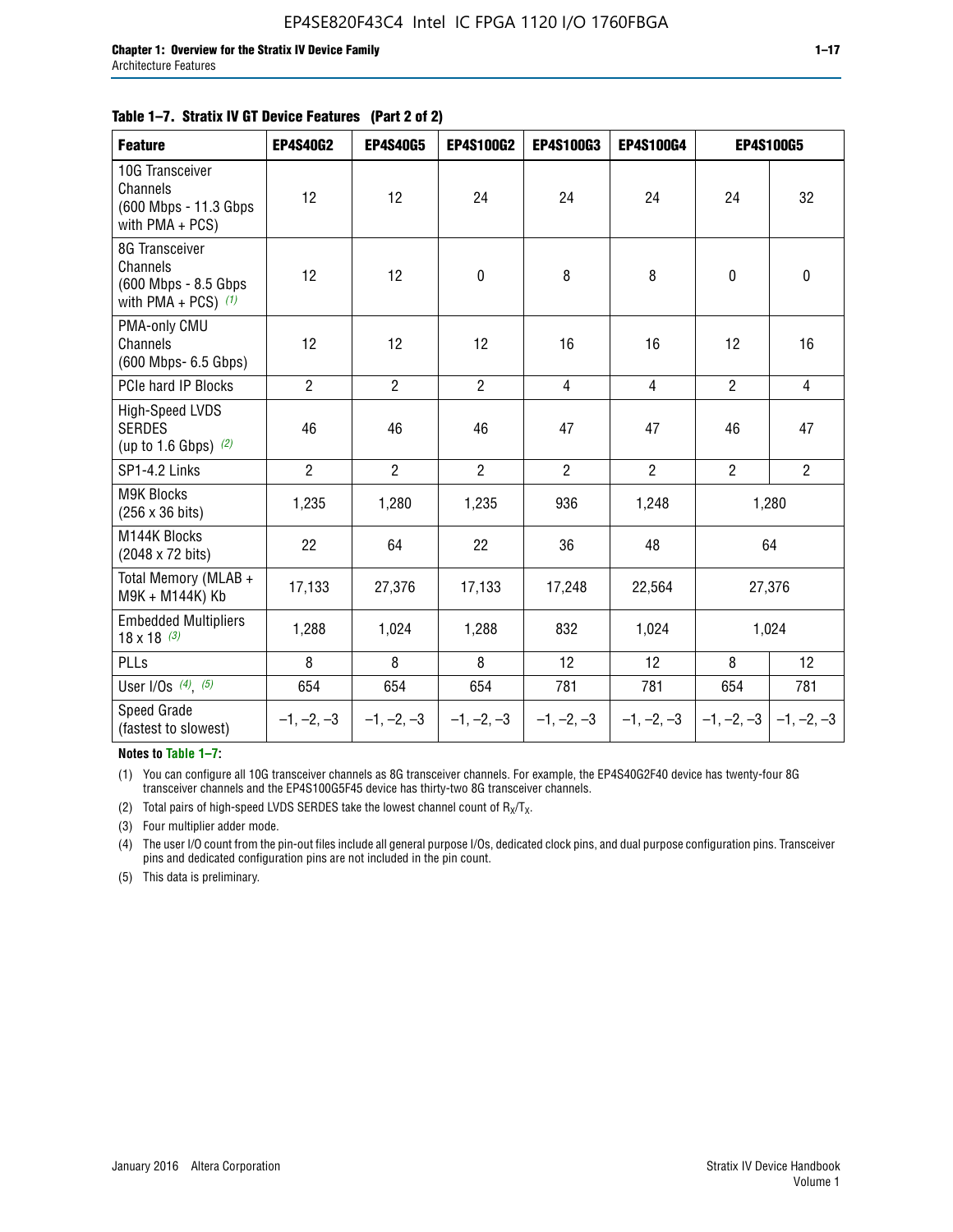Table 1–8 lists the resource counts for the Stratix IV GT devices.

| Table 1–8. Stratix IV GT Device Package Options (1), (2) |  |  |  |  |  |  |
|----------------------------------------------------------|--|--|--|--|--|--|
|----------------------------------------------------------|--|--|--|--|--|--|

| <b>Device</b>                      | <b>1517 Pin</b><br>$(40 \text{ mm} \times 40 \text{ mm})$ (3) | <b>1932 Pin</b><br>(45 mm x 45 mm) |  |
|------------------------------------|---------------------------------------------------------------|------------------------------------|--|
| <b>Stratix IV GT 40 G Devices</b>  |                                                               |                                    |  |
| EP4S40G2                           | F40                                                           |                                    |  |
| EP4S40G5                           | H40 $(4)$ , $(5)$                                             |                                    |  |
| <b>Stratix IV GT 100 G Devices</b> |                                                               |                                    |  |
| EP4S100G2                          | F40                                                           |                                    |  |
| EP4S100G3                          |                                                               | F45                                |  |
| EP4S100G4                          |                                                               | F45                                |  |
| EP4S100G5                          | H40 $(4)$ $(5)$                                               | F45                                |  |

#### **Notes to Table 1–8:**

(1) This table represents pin compatability; however, it does not include hard IP block placement compatability.

- (2) Devices under the same arrow sign have vertical migration capability.
- (3) When migrating between hybrid and flip chip packages, there is an additional keep-out area. For more information, refer to the *[Altera Device Package Information Data Sheet](http://www.altera.com/literature/ds/dspkg.pdf)*.
- (4) EP4S40G5 and EP4S100G5 devices with 1517 pin-count are only available in 42.5-mm x 42.5-mm Hybrid flip chip packages.
- (5) If you are using the hard IP block, migration is not possible.

Table 1–9 lists the Stratix IV GT on-package decoupling information.

**Table 1–9. Stratix IV GT Device On-Package Decoupling Information** *(1)*

| <b>Ordering</b><br><b>Information</b> | Vcc                                 | <b>V<sub>CCIO</sub></b> | V <sub>CCL GXB</sub>            | V <sub>CCA L/R</sub> | V <sub>CCT L/R</sub> | V <sub>CCR_L/R</sub> |
|---------------------------------------|-------------------------------------|-------------------------|---------------------------------|----------------------|----------------------|----------------------|
| EP4S40G2F40                           | $2 \times 1$ uF + $2 \times 470$ nF | 10 nF per bank $(2)$    | 100 nF per<br>transceiver block | $100$ nF             | $100$ nF             | $100$ nF             |
| EP4S100G2F40                          |                                     |                         |                                 |                      |                      |                      |
| EP4S100G3F45                          |                                     | 10 nF per bank $(2)$    | 100 nF per<br>transceiver block | $100$ nF             | $100$ nF             | $100$ nF             |
| EP4S100G4F45                          |                                     |                         |                                 |                      |                      |                      |
| EP4S40G5H40                           | $4\times1$ uF + $4\times470$ nF     |                         |                                 |                      |                      |                      |
| EP4S100G5H40                          |                                     |                         |                                 |                      |                      |                      |
| EP4S100G5F45                          |                                     |                         |                                 |                      |                      |                      |

**Notes to Table 1–9:**

(1) Table 1–9 refers to production devices on-package decoupling. For more information about decoupling design of engineering sample (ES) devices, contact [Altera Technical Support](http://mysupport.altera.com/eservice/login.asp).

(2) For I/O banks  $3(*)$ ,  $4(*)$ ,  $7(*)$ , and  $8(*)$  only. There is no OPD for I/O bank  $1(*)$ ,  $2(*)$ ,  $5(*)$ , and  $6(*)$ .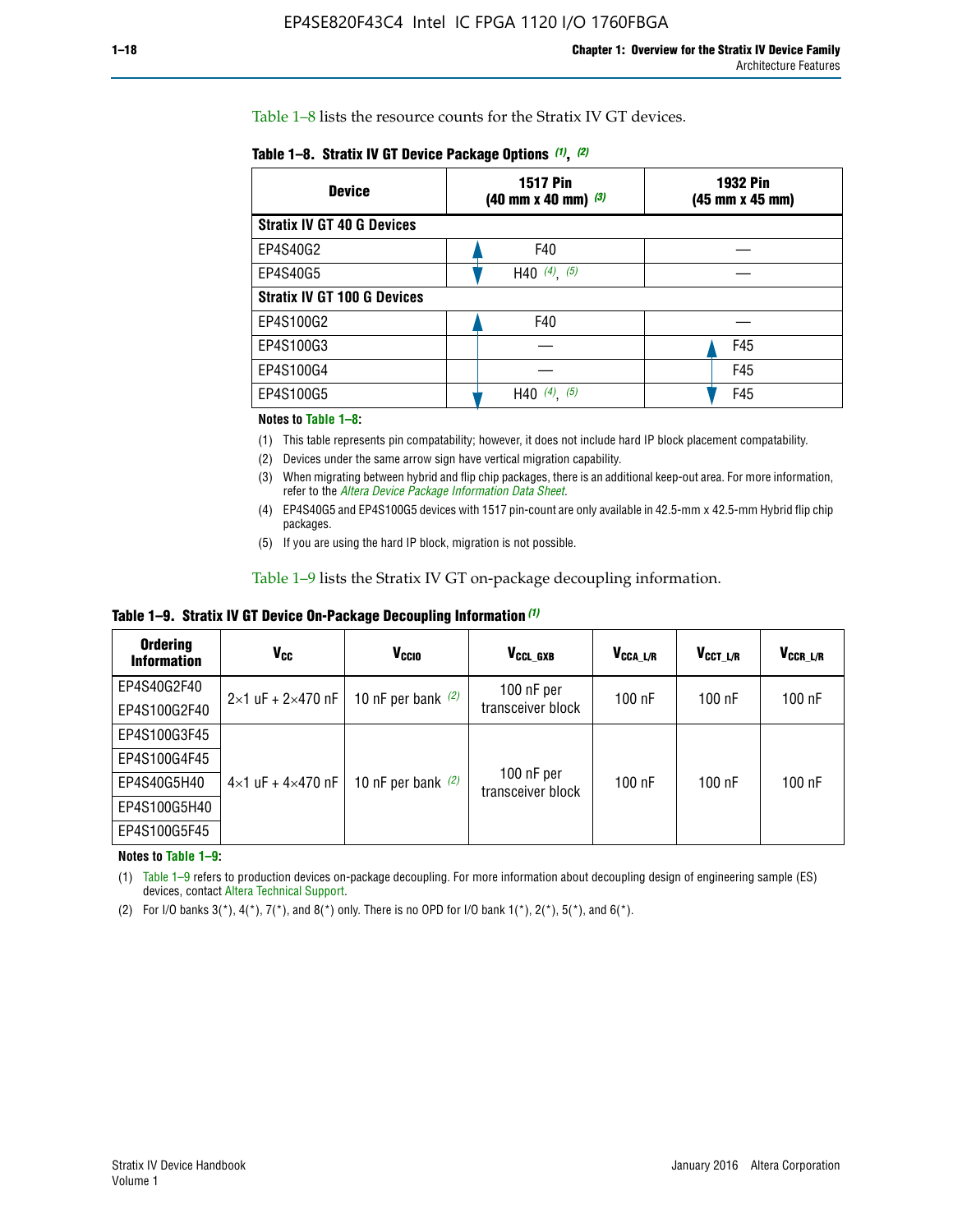# **Integrated Software Platform**

The Quartus II software provides an integrated environment for HDL and schematic design entry, compilation and logic synthesis, full simulation and advanced timing analysis, SignalTap II Logic Analyzer, and device configuration of Stratix IV designs. The Quartus II software provides the MegaWizard<sup> $M$ </sup> Plug-In Manager user interface to generate different functional blocks, such as memory, PLL, and digital signal processing logic. For transceivers, the Quartus II software provides the ALTGX MegaWizard Plug-In Manager interface that guides you through configuration of the transceiver based on your application requirements.

The Stratix IV GX and GT transceivers allow you to implement low-power and reliable high-speed serial interface applications with its fully reconfigurable hardware, optimal signal integrity, and integrated Quartus II software platform.

For more information about the QuarJanuary2016tus II software features, refer to the *[Quartus II Handbook](http://www.altera.com/literature/lit-qts.jsp)*.

# **Ordering Information**

This section describes the Stratix IV E, GT, and GX devices ordering information. Figure 1–4 shows the ordering codes for Stratix IV GX and E devices.



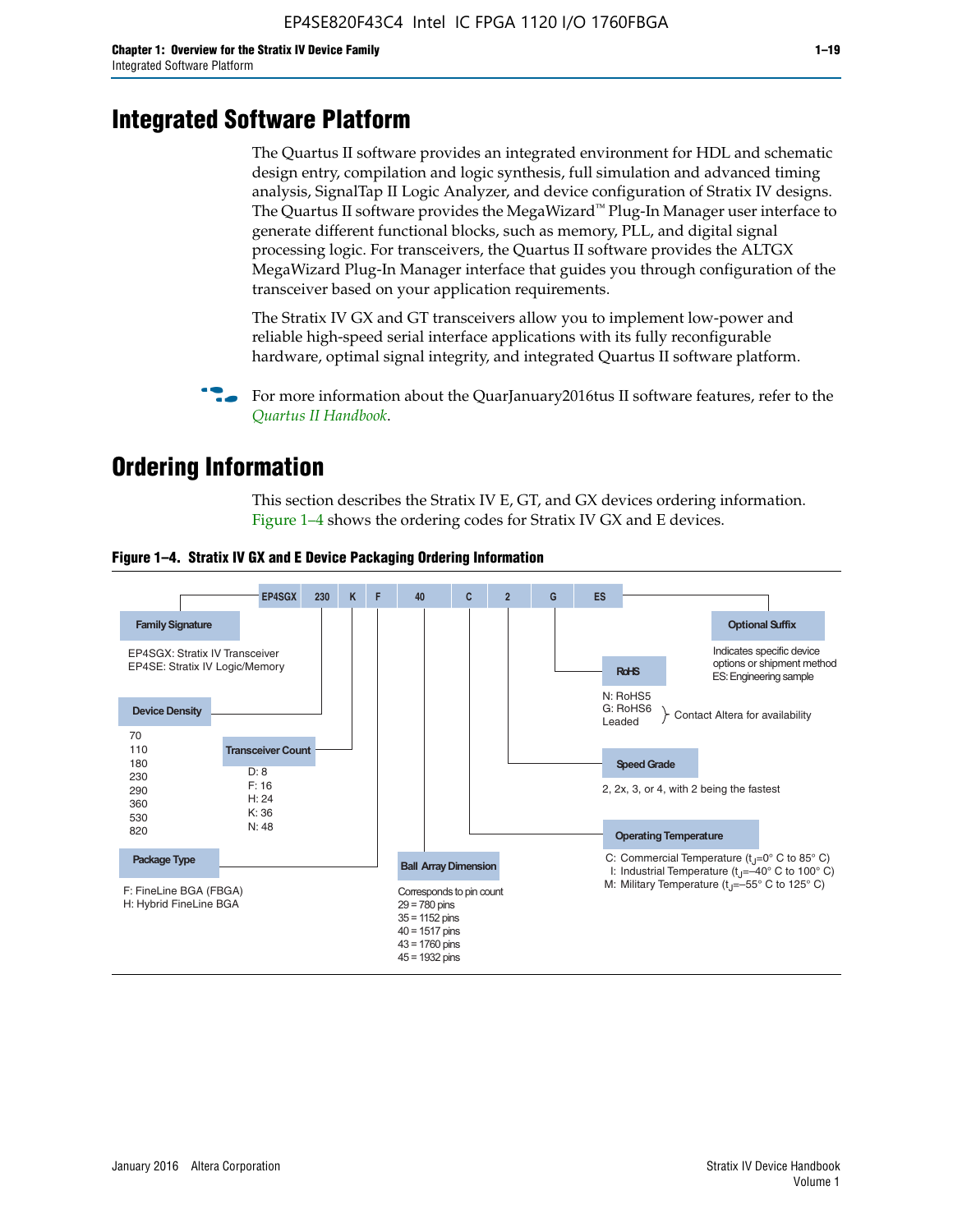Figure 1–5 shows the ordering codes for Stratix IV GT devices.





# **Document Revision History**

Table 1–10 lists the revision history for this chapter.

|  | Table 1–10. Document Revision History (Part 1 of 2) |  |  |
|--|-----------------------------------------------------|--|--|
|--|-----------------------------------------------------|--|--|

| <b>Date</b>       | <b>Version</b> | <b>Changes</b>                                              |
|-------------------|----------------|-------------------------------------------------------------|
| January 2016      | 3.5            | ■ Updated Figure 1–4 with new RoHS information              |
| September 2012    | 3.4            | ■ Updated Table 1–1 to close FB $#30986$ .                  |
|                   |                | Updated Table $1-2$ and Table $1-5$ to close FB $\#31127$ . |
| June 2011         | 3.3            | $\blacksquare$ Added military temperature to Figure 1–4.    |
| February 2011     | 3.2            | ■ Updated Table 1–7 and Table 1–8.                          |
|                   |                | $\blacksquare$ Applied new template.                        |
|                   |                | Minor text edits.                                           |
| <b>March 2010</b> |                | <b>Updated Table 1–1, Table 1–2, and Table 1–7.</b>         |
|                   | 3.1            | <b>U</b> Updated Figure 1–3.                                |
|                   |                | ■ Updated the "Stratix IV GT Devices" section.              |
|                   |                | Added two new references to the Introduction section.       |
|                   |                | Minor text edits.                                           |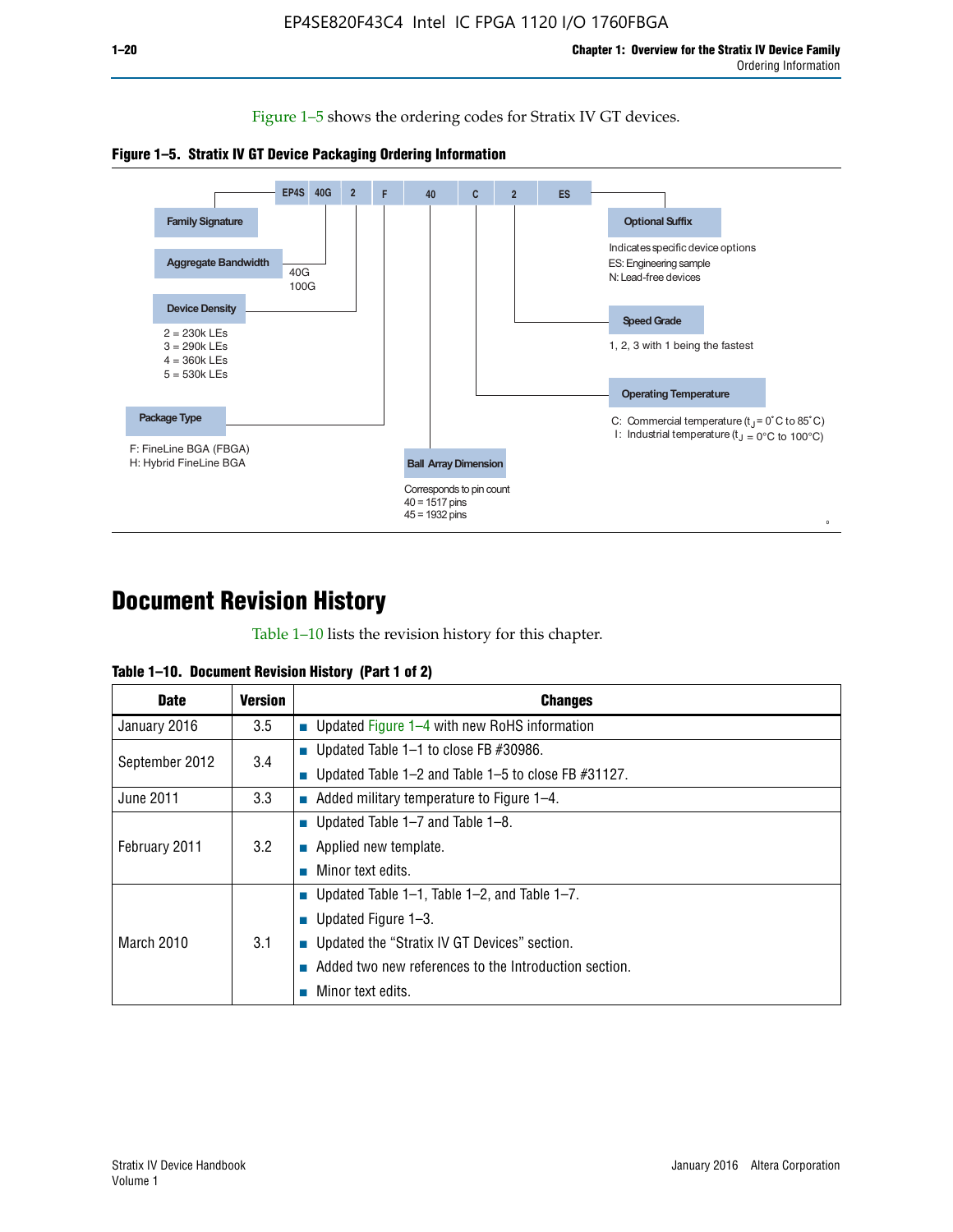#### **Table 1–10. Document Revision History (Part 2 of 2)**

| <b>Date</b>      | <b>Version</b> | <b>Changes</b>                                                                                                                                                                                                                                                                    |  |
|------------------|----------------|-----------------------------------------------------------------------------------------------------------------------------------------------------------------------------------------------------------------------------------------------------------------------------------|--|
|                  | 3.0            | ■ Updated the "Stratix IV Device Family Overview", "Feature Summary", "Stratix IV GT<br>Devices", "High-Speed Transceiver Features", "FPGA Fabric and I/O Features", "Highest<br>Aggregate Data Bandwidth", "System Integration", and "Integrated Software Platform"<br>sections. |  |
| November 2009    |                | $\blacksquare$ Added Table 1-3, Table 1-6, and Table 1-9.                                                                                                                                                                                                                         |  |
|                  |                | $\blacksquare$ Updated Table 1-1, Table 1-2, Table 1-4, Table 1-5, Table 1-7, and Table 1-8.                                                                                                                                                                                      |  |
|                  |                | ■ Updated Figure 1–3, Figure 1–4, and Figure 1–5.                                                                                                                                                                                                                                 |  |
|                  |                | $\blacksquare$ Minor text edits.                                                                                                                                                                                                                                                  |  |
|                  | 2.4            | $\blacksquare$ Updated Table 1-1.                                                                                                                                                                                                                                                 |  |
| <b>June 2009</b> |                | $\blacksquare$ Minor text edits.                                                                                                                                                                                                                                                  |  |
|                  |                | $\blacksquare$ Added Table 1-5, Table 1-6, and Figure 1-3.                                                                                                                                                                                                                        |  |
|                  |                | $\blacksquare$ Updated Figure 1-5.                                                                                                                                                                                                                                                |  |
| April 2009       | 2.3            | ■ Updated Table 1–1, Table 1–2, Table 1–3, and Table 1–4.                                                                                                                                                                                                                         |  |
|                  |                | ■ Updated "Introduction", "Feature Summary", "Stratix IV GX Devices", "Stratix IV GT<br>Devices", "Architecture Features", and "FPGA Fabric and I/O Features"                                                                                                                     |  |
|                  | 2.2            | ■ Updated "Feature Summary", "Stratix IV GX Devices", "Stratix IV E Device", "Stratix IV<br>GT Devices", "Signal Integrity"                                                                                                                                                       |  |
| March 2009       |                | Removed Tables 1-5 and 1-6                                                                                                                                                                                                                                                        |  |
|                  |                | $\blacksquare$ Updated Figure 1-4                                                                                                                                                                                                                                                 |  |
|                  |                | ■ Updated "Introduction", "Feature Summary", "Stratix IV Device Diagnostic Features",<br>"Signal Integrity", "Clock Networks", "High-Speed Differential I/O with DPA and Soft-<br>CDR", "System Integration", and "Ordering Information" sections.                                |  |
|                  |                | ■ Added "Stratix IV GT 100G Devices" and "Stratix IV GT 100G Transceiver Bandwidth"<br>sections.                                                                                                                                                                                  |  |
| March 2009       | 2.1            | ■ Updated Table 1–1, Table 1–2, Table 1–3, and Table 1–4.                                                                                                                                                                                                                         |  |
|                  |                | $\blacksquare$ Added Table 1–5 and Table 1–6.                                                                                                                                                                                                                                     |  |
|                  |                | ■ Updated Figure $1-3$ and Figure $1-4$ .                                                                                                                                                                                                                                         |  |
|                  |                | $\blacksquare$ Added Figure 1-5.                                                                                                                                                                                                                                                  |  |
|                  |                | Removed "Referenced Documents" section.                                                                                                                                                                                                                                           |  |
|                  | 2.0            | Updated "Feature Summary" on page 1-1.                                                                                                                                                                                                                                            |  |
| November 2008    |                | ■ Updated "Stratix IV Device Diagnostic Features" on page $1-7$ .                                                                                                                                                                                                                 |  |
|                  |                | Updated "FPGA Fabric and I/O Features" on page 1-8.                                                                                                                                                                                                                               |  |
|                  |                | Updated Table 1-1.                                                                                                                                                                                                                                                                |  |
|                  |                | Updated Table 1-2.                                                                                                                                                                                                                                                                |  |
|                  |                | Updated "Table 1-5 shows the total number of transceivers available in the Stratix IV GT<br>Device." on page 1-15.                                                                                                                                                                |  |
| <b>July 2008</b> | 1.1            | Revised "Introduction".                                                                                                                                                                                                                                                           |  |
| May 2008         | 1.0            | Initial release.                                                                                                                                                                                                                                                                  |  |